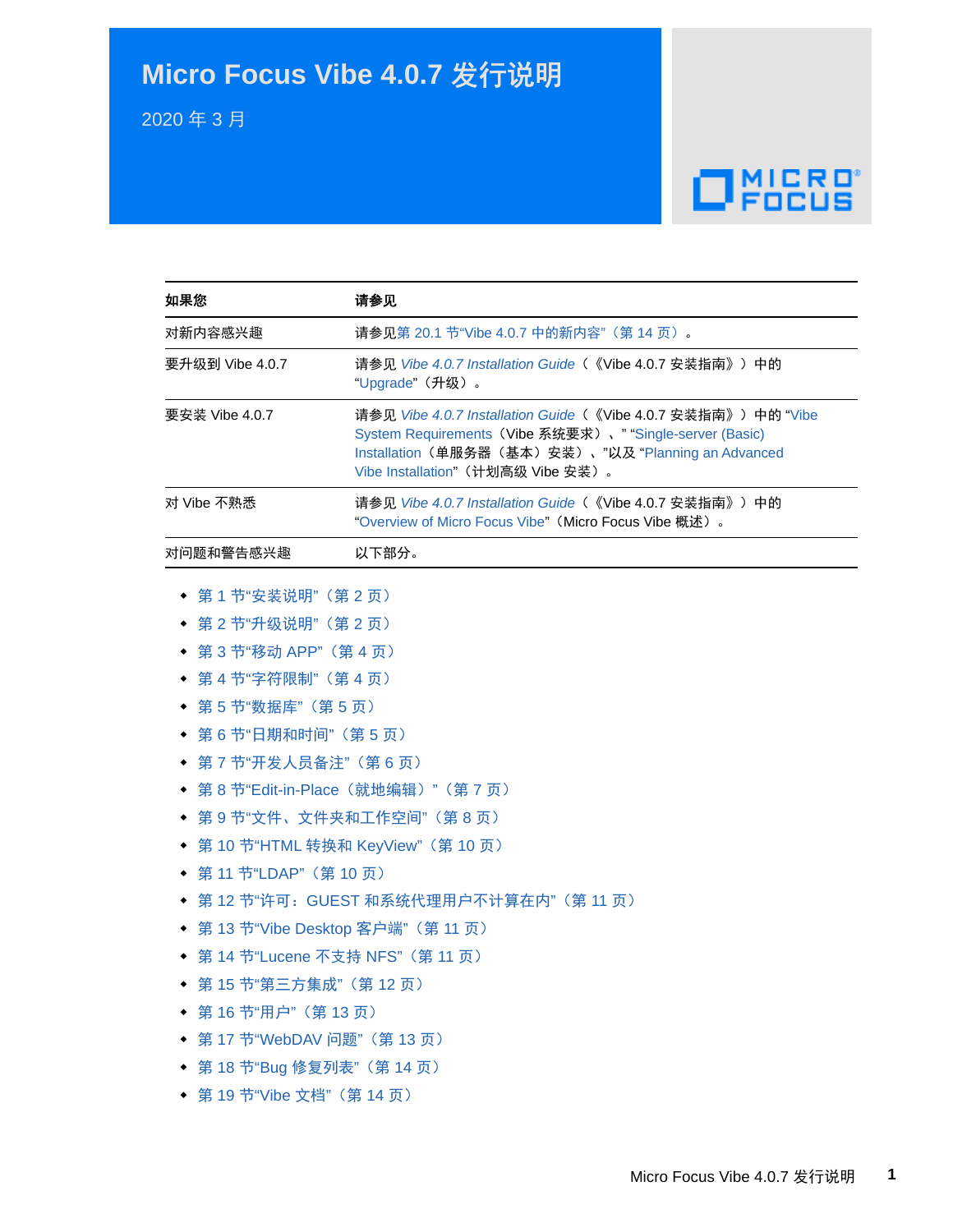- ◆ 第 20 节"Vibe 4 [版本中的新内容](#page-13-3)" (第 14 页)
- 第 21 节"[法律声明](#page-21-0)"(第 22 页)

# <span id="page-1-0"></span>**1** 安装说明

- 第 1.1 节["SLES 12 SP3](#page-1-2) 需要最新内核"(第 2 页)
- **◆ 第 1.2 节"SLES 15 需要支持 32 [位以顺利安装](#page-1-3)"(第 2 页)**

#### <span id="page-1-2"></span>**1.1 SLES 12 SP3** 需要最新内核

如果在 SLES 12 SP3 上安装 Vibe 4.0.7,确保先更新到最新内核,然后再开始安装。

### <span id="page-1-3"></span>**1.2 SLES 15** 需要支持 **32** 位以顺利安装

Vibe 安装程序是 32 位应用程序。

在 SLES 15 上安装 Vibe 4.0.7 前,必须安装下列软件包:

- $\cdot$  TK-32bit
- ◆ TCL-32bit

# <span id="page-1-1"></span>**2** 升级说明

升级 Vibe 前考虑下列方面内容。

- 第 2.1 节"不支持 [Microsoft SQL Server 2008"](#page-1-4)(第 2 页)
- 第 2.2 节"Chrome 和 Firefox [用户登录问题](#page-2-0)"(第 3 页)
- 第 2.3 节"[更新到新版本后性能暂时变低](#page-2-1)"(第 3 页)
- 第 2.4 节"SLES 12 [端口转发脚本中断](#page-2-2)"(第 3 页)
- 第 2.5 节"升级后的 [WebDAV TLS](#page-2-3) 错误"(第 3 页)
- 第 2.6 节["Vibe 3.x](#page-2-4) 升级到 4.x"(第 3 页)

#### <span id="page-1-4"></span>**2.1** 不支持 **Microsoft SQL Server 2008**

Vibe 4.0.7 不支持将 Microsoft SQL Server 2008 用作数据库。

如果您的 Vibe 安装将 MS SQL Server 2008 用作其数据库,则升级到 Vibe 4.0.7 前必须执行下列操作:

- 1. 如果之前没有更新, 将 MS SQL Server 更新到 2008 R2 SP3 版。 (更新到 2012 版需要 SP3。)
- 2. 按 *Vibe 4.0.7 Installation Guide*(《Vibe 4.0.7 安装指南》)"Database Server Requirements"(数据库服务器要求)中所述,从 MS SQL Server 2008 R2 SP3 更新到 MS SQL Server 2012 R2 或更高版本。
- 3. 确保 Vibe 正常运行。
- 4. 升级到 Vibe 4.0.7。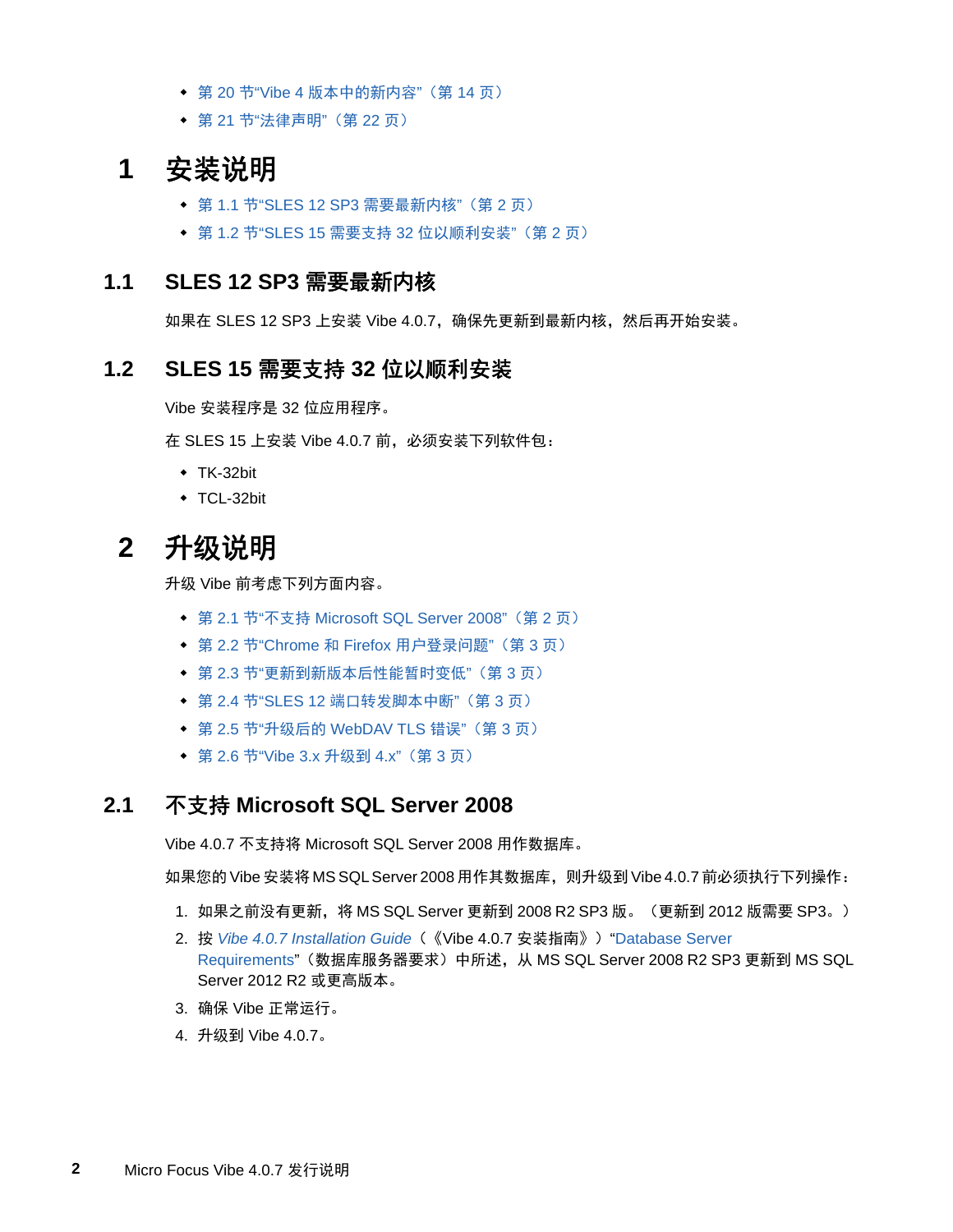### <span id="page-2-0"></span>**2.2 Chrome** 和 **Firefox** 用户登录问题

某些情况下,从 Vibe 4.0.5 升级到 4.0.7 后,非管理用户无法使用 Chrome 和 Firefox 浏览器登录。 清除浏览器 Cookie 和超速缓存可以解决此问题。

# <span id="page-2-1"></span>**2.3** 更新到新版本后性能暂时变低

将 Vibe 系统更新为新版本后,首次导航 Vibe 系统时,用户可能遇到性能降级。其原因在于,更新后 Vibe 必须编译 JSP。

### <span id="page-2-2"></span>**2.4 SLES 12** 端口转发脚本中断

之前的端口转发脚本在 SLES 12 中无效。请参见 Vibe 4.0.7 Installation Guide(《Vibe 4.0.7 安装 指南》)中的 Using iptables Commands on SLES 12 or 15 (在 SLES 12 或 15 中使用 iptables 命令)。

# <span id="page-2-3"></span>**2.5** 升级后的 **WebDAV TLS** 错误

如果使用针对 WebDAV 服务器的自我签名证书,且升级到4.0.7版后,Vibe服务器对该 WebDAV 服务器 的鉴定因 TLS 错误而失败,请参见第 17.1 节"Vibe 与 WebDAV[:自我签名证书需要手动导入](#page-12-2)"(第 13 [页\)。](#page-12-2)

#### <span id="page-2-4"></span>**2.6 Vibe 3.***x* 升级到 **4.***x*

#### **2.6.1** 确保满足系统要求

开始升级过程前,确保满足 Vibe 4.0.7 Installation Guide (《Vibe 4.0.7 安装指南》) "Vibe System Requirements"(Vibe 系统要求)中列出的要求。

例如,如果 Vibe 系统在 SLES 11 中运行,确保迁移到支持的 SLES 平台,然后再继续。

#### **2.6.2** 升级前,清除延迟的日志记录

将高可用性 Vibe 系统从 Vibe 4 之前的版本更新到 Vibe 3 或更高版本时,当前如有延迟的日志记录存 在,则日志之间会相互不兼容。

要确保更新到 Vibe 4 或更高版本期间不出现延期更新日志的不兼容问题,必须在升级前清除所有延期 更新日志。

有关如何清除延迟的更新日志的信息,请参见 *Micro Focus Vibe 4.0.7 Administration Guide* (《Micro Focus Vibe 4.0.7 管理指南》)中的 "Performing Maintenance on a High Availability Lucene Index"(对高可用性 Lucene 索引执行维护)。

#### **2.6.3** 升级后重创建简短 **URL**

Vibe 4 之前创建的 URL 简短形式在 Vibe 4 中无效。

升级到 Vibe 4 之后需要重创建 URL。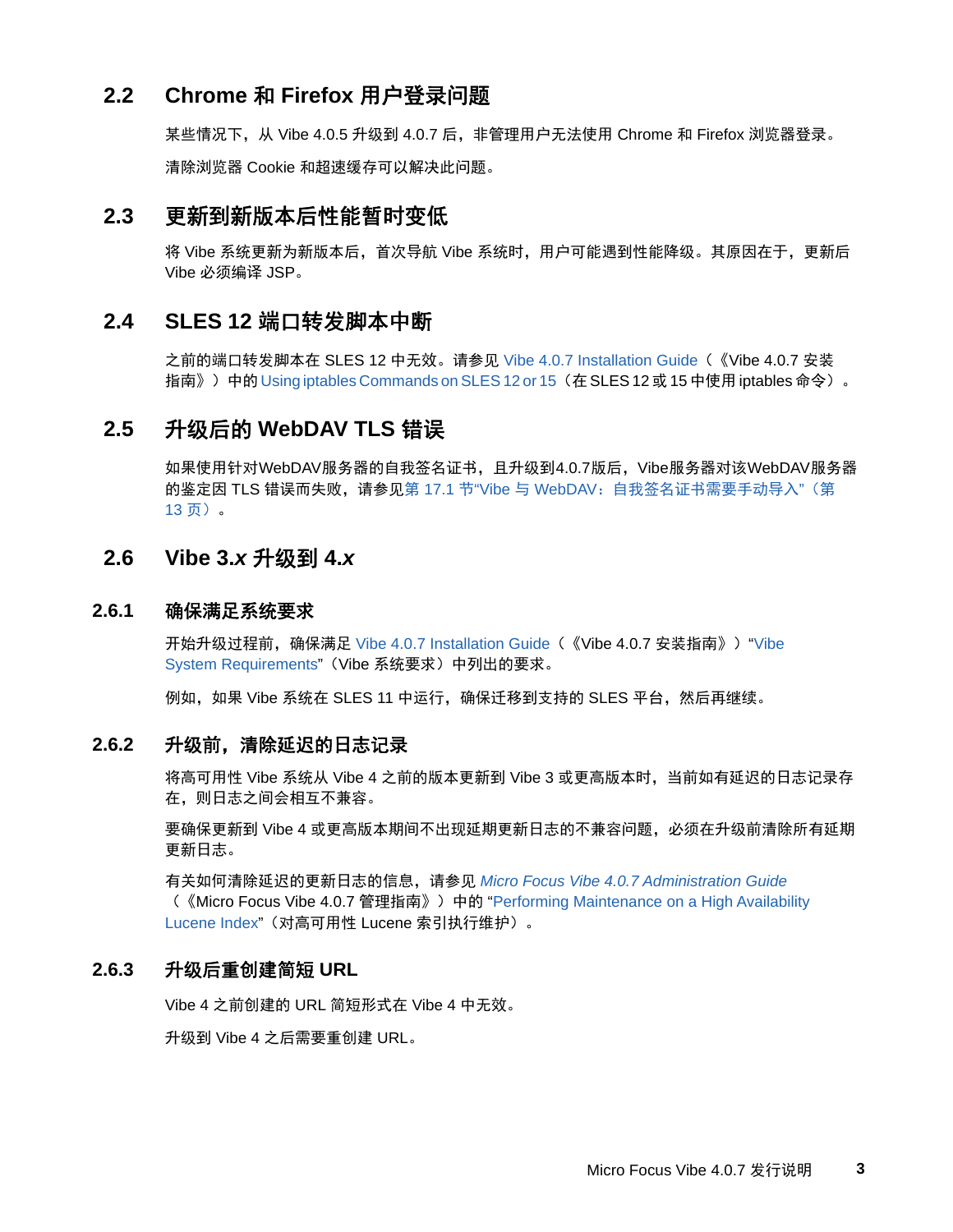#### **2.6.4** 升级后修复 **WebDAV** 映射驱动器

如果通过 WebDAV 创建了 Vibe 3.*x* 文件夹的映射驱动器(如 *Micro Focus Vibe 4.0.7 Advanced User Guide*(《Micro Focus Vibe 4.0.7 高级用户指南》)"Using WebDAV on a Vibe Folder"(对 Vibe 文 件夹使用 WebDAV )中所述), 则升级到 Vibe4.x后, WebDAVURL不再有效,映射驱动器不再起作用。

升级到 Vibe 4 后, 必须重创建之前通过 WebDAV 创建的所有映射驱动器。

# <span id="page-3-0"></span>**3** 移动 **APP**

◆ 第 3.1 节"[必须重新安装](#page-3-2) Android 移动 APP" (第 4 页)

### <span id="page-3-2"></span>**3.1** 必须重新安装 **Android** 移动 **APP**

有关更多信息,请参见 *Micro Focus Vibe Mobile Quick Start*(Micro Focus Vibe Mobile 快速入门) 中的 "Android App Must Be Replaced on Mobile Devices"(必须替换移动设备上的 Android APP)。

# <span id="page-3-1"></span>**4** 字符限制

注意下列对特殊字符、双字节字符等的限制。

- ◆ 第 4.1 节"Vibe 用户名 (和口令)"(第 4 页)
- ◆ 第 4.2 节"[软件安装目录名](#page-3-4)"(第 4 页)
- 第 4.3 节"[文件储存库目录名](#page-3-5)"(第 4 页)
- 第 4.4 节"简单 URL [不支持扩展字符](#page-4-2)"(第 5 页)

# <span id="page-3-3"></span>**4.1 Vibe** 用户名(和口令)

Vibe 用户名不能包含特殊字符 ( / \ \* ? " < > : | ' ), 因为它们在 Linux 和 Windows 路径名中不是合 法字符。

尽管 LDAP 目录可能允许这些字符,名称可以同步到 Vibe 站点,且没有错误,但 Vibe 无法创建用户工 作空间的路径,相关用户无法登录。

此外,因与第三方产品(如 MS Office)交互时的 WebDAV 限制, Vibe 的 Edit-in-Place (就地编辑) 功能要求口令只能包含 ASCII 字符。请参见第 8.1 节"[用户名和口令仅限使用](#page-6-1) ASCII 字符"(第 7 [页\)。](#page-6-1)

# <span id="page-3-4"></span>**4.2** 软件安装目录名

不要在 Micro Focus Vibe 的安装目录名称中使用扩展字符或双字节字符。Vibe 软件的默认位置是:

Linux: /opt/novell/teaming

Windows: c:\Program Files\Novell\Teaming

# <span id="page-3-5"></span>**4.3** 文件储存库目录名

不要在 Micro Focus Vibe 文件储存库路径的目录名称中使用扩展字符或双字节字符。文件储存库根目 录的默认位置是: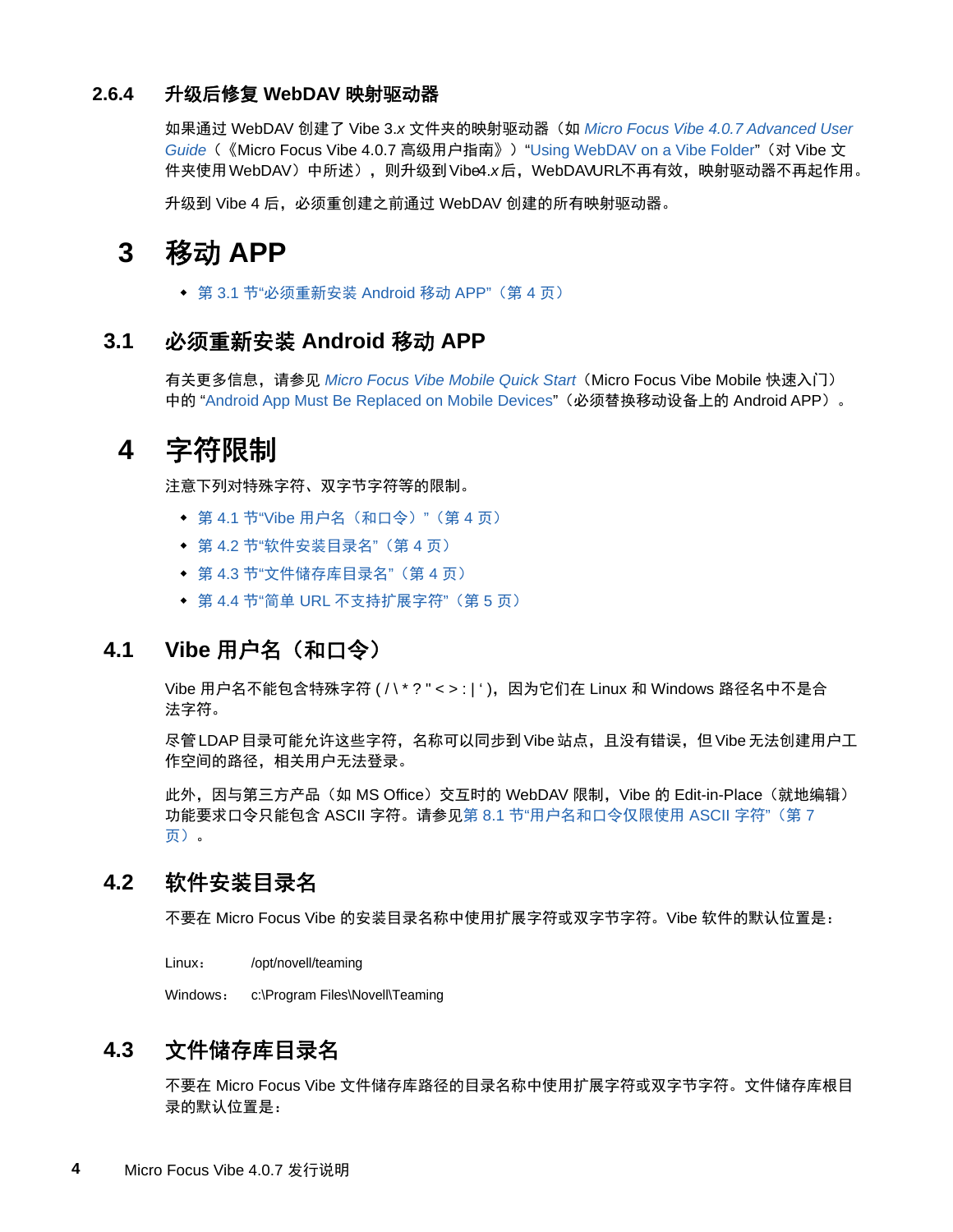Linux: /var/opt/novell/teaming

Windows: c:\Novell\Teaming

# <span id="page-4-2"></span>**4.4** 简单 **URL** 不支持扩展字符

在工作空间的"配置默认设置"页面中,定义 **URL** 字段不接受扩展字符。在简单 URL 中仅使用字母 和数字字符。

# <span id="page-4-0"></span>**5** 数据库

请注意以下几点:

- 第 5.1 节"[远程数据库服务器需要](#page-4-3) JDK 11 或更高版本"(第 5 页)
- 第 5.2 节"Quartz Scheduler [中的锁等待超时问题](#page-4-4)"(第 5 页)

# <span id="page-4-3"></span>**5.1** 远程数据库服务器需要 **JDK 11** 或更高版本

运行 managedatabase.sh 脚本(如 *Vibe 4.0.7 Installation Guide*(《Vibe 4.0.7 安装指南》)中 "Creating the Vibe Database on a Separate Server"(在单独服务器上创建 Vibe 数据库)中所述) 需要远程服务器中安装 JDK 11 或更高版本。

### <span id="page-4-4"></span>**5.2 Quartz Scheduler** 中的锁等待超时问题

您可能会收到数据库错误,指出 Lock wait timeout exceeded(超过锁等待超时时间)。

要解决这些错误,请执行以下操作:

**1** 在文本编辑器中打开 MySQL 配置文件。

MySQL 配置文件位于以下位置,具体取决于您的操作系统:

Linux: /etc/my.cnf

Windows: c:\Program Files\MySQL\MySQL Server 版本\my.ini

**2** 在 MySQL 配置文件中添加以下节:

```
[mysqld]
transaction-isolation = READ-COMMITTED
```
**3** 保存更改并关闭编辑器。

# <span id="page-4-1"></span>**6** 日期和时间

- 第 6.1 节"[用户可能看到不同的自定义条目或视图日期](#page-5-1)"(第 6 页)
- 第 6.2 节"Vibe [站点时间必须匹配](#page-5-2) Web 服务客户端的时间"(第 6 页)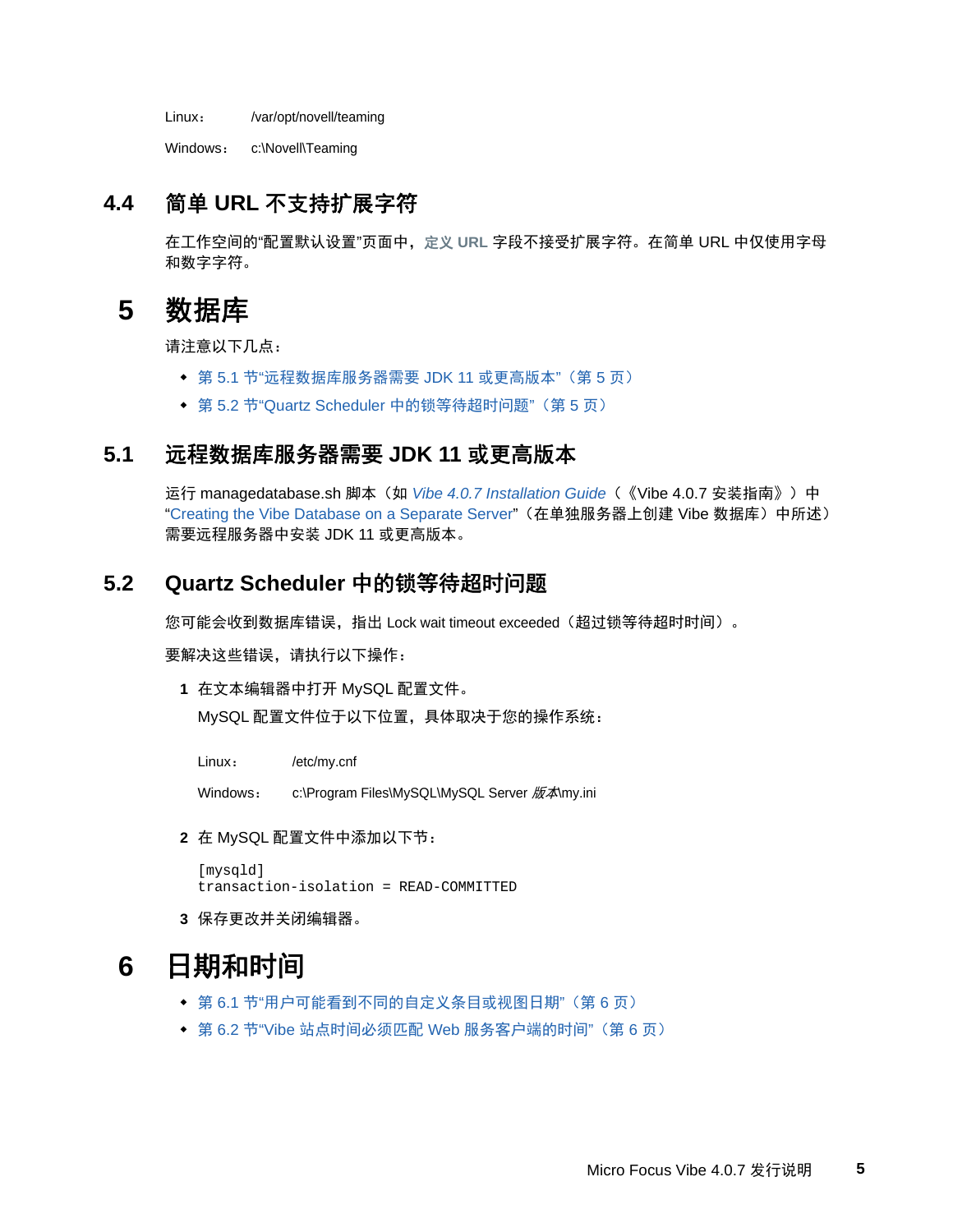# <span id="page-5-1"></span>**6.1** 用户可能看到不同的自定义条目或视图日期

如果在自定义条目或视图中使用"日期"属性,其他时区的用户可能会看到不同的日期。

Micro Focus Vibe 以 Vibe 用户的 GMT 时区按所选日期零点来储存日期。例如,山区时区的 2015 年 1 月13日将储存为GMT-7:00(20150113T0700)。同一时区的人们不存在此类问题。但是,对于其他时区 的人们来说,山区时区的午夜可能是他们所在时区的另一天。

# <span id="page-5-2"></span>**6.2 Vibe** 站点时间必须匹配 **Web** 服务客户端的时间

为了从 Web 服务客户端(如 GroupWise Windows 客户端)访问 Micro Focus Vibe 站点,用户工作站上 的时间设置必须与 Vibe 服务器上的时间设置相匹配,差值小于 5 分钟。如果时间差值大于 5 分钟, Web 服务客户端尝试联系 Vibe 站点会超时。如果可以,请将服务器或工作站的时间重设置为正确并且 匹配的时间。

如果系统配置要求有时间差,可以更改 Web 服务(如通过 Web [服务安全性](http://en.wikipedia.org/wiki/Web_Services_Security) (http:// en.wikipedia.org/wiki/Web\_Services\_Security)鉴定到 Vibe 站点的 GroupWise)的超时设置。

**1** 备份以下文件:

*teaming\_directory*/webapps/ssf/WEB-INF/server-config.wsdd

- **2** 在文本编辑器中打开 server-config.wsdd 文件。
- <span id="page-5-3"></span>**3** 搜索以下部分:

```
<handler type="java:org.apache.ws.axis.security.WSDoAllReceiver">
<parameter name="passwordCallbackClass"
value="org.kablink.teaming.remoting.ws.security.PWCallback"/>
<parameter name="action" value="UsernameToken Timestamp"/>
</handler>
```
<span id="page-5-4"></span>**4** 插入 timeToLive 参数并为其指定较大的超时值(例如,86400 表示 24 小时)。

```
<handler type="java:org.apache.ws.axis.security.WSDoAllReceiver">
<parameter name="passwordCallbackClass"
value="org.kablink.teaming.remoting.ws.security.PWCallback"/>
<parameter name="action" value="UsernameToken Timestamp"/>
<parameter name="timeToLive" value="86400"/>
</handler>
```
- **5** 对 server-config.wsdd 文件中该部分的第二个实例重复[步骤](#page-5-3) 3 [和步骤](#page-5-4) 4。
- **6** 保存 server-config.wsdd 文件,然后重启动服务器。

# <span id="page-5-0"></span>**7** 开发人员备注

- 第 7.1 节"[不支持重新编译或重新生成](#page-5-5) Vibe 代码"(第 6 页)
- 第 7.2 节"SOAP [有效负载不生成多重引用值](#page-6-2)"(第 7 页)

### <span id="page-5-5"></span>**7.1** 不支持重新编译或重新生成 **Vibe** 代码

如果您已在开发环境中重新编译或重新生成 Vibe, 则 Micro Focus 将不为您的 Vibe 安装提供支持。 这不包括为便于开发自定义表单和视图而进行的基于 JSP 的更改。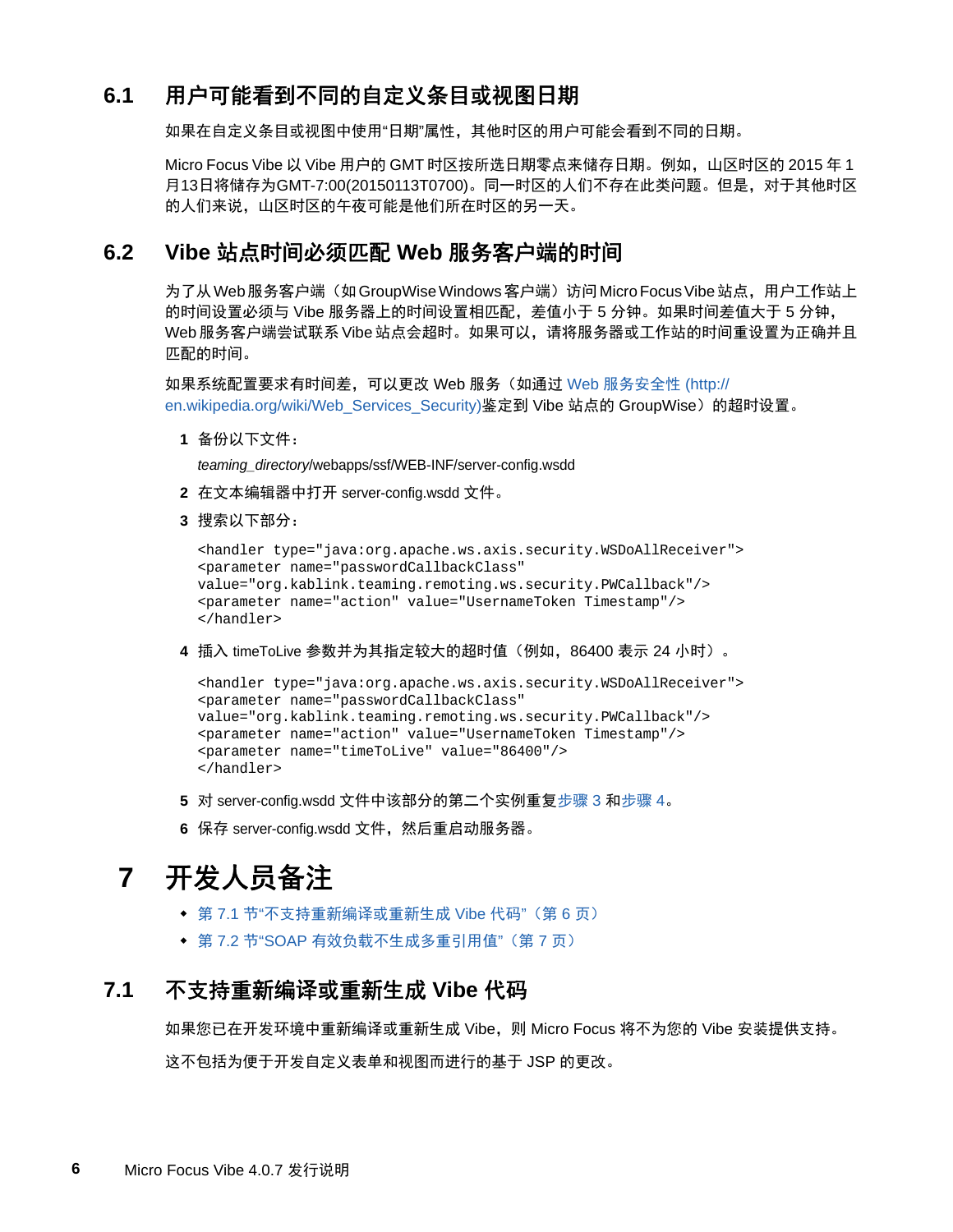# <span id="page-6-2"></span>**7.2 SOAP** 有效负载不生成多重引用值

默认情况下,Micro Focus Vibe SOAP 有效负载不生成多重引用值。可以更改 server-config.wsdd 文件, 以便生成多重引用值。

**1** 更改为 server-config.wsdd 文件所在的目录。

Vibe 的安装包括两个 server-config.wsdd 文件。这些文件的默认位置因平台而异:

```
Linux: /opt/novell/teaming/apache-tomcat-version/webapps/ssf/WEB-INF
          /opt/novell/teaming/apache-tomcat-version/webapps/ssr/WEB-INF
Windows: c:\Program Files\Novell\Teaming\apache-tomcat-version\webapps\
                                                             ssf\WEB-INF
          c:\Program Files\Novell\Teaming\apache-tomcat-version\webapps\
                                                            ssr\WEB-INF
```
**2** 在以下行中,将 false 更改为 true:

<parameter name="sendMultiRefs" value="false"/>

- **3** 保存 server-config.wsdd 文件,然后退出文本编辑器。
- **4** 创建已修改 server-config.wsdd 文件的备份副本。 如果更新 Vibe 软件, 则 Vibe 安装程序会覆盖 server-config.wsdd 文件。更新或重复修改后, 必 须恢复更新的文件。
- **5** 对 Vibe 软件中的第二个 server-config.wsdd 文件重复此过程。

# <span id="page-6-0"></span>**8 Edit-in-Place**(就地编辑)

- 第 8.1 节"[用户名和口令仅限使用](#page-6-1) ASCII 字符"(第 7 页)
- 第 8.2 节"无法在 Mac [中打开名称含双字节字符或空格的文件](#page-6-3)"(第 7 页)
- 第 8.3 节"无法编辑 [Photoshop](#page-7-1) 文件" (第 8 页)
- 第 8.4 节"[无法正常显示含扩展字符的文件名](#page-7-2)"(第 8 页)

# <span id="page-6-1"></span>**8.1** 用户名和口令仅限使用 **ASCII** 字符

由于 WebDAV 与第三方应用程序(如 MS Office)间的交互限制,鉴定请求仅支持 ASCII 字符。 如果您的 Vibe 用户依赖(就地编辑)功能,则其口令中不得包含双字节或扩展字符。 用户名也因其他一些原因而受到限制,第 4.1 节"Vibe 用户名 (和口令)"(第 4 页)中有解释。

# <span id="page-6-3"></span>**8.2** 无法在 **Mac** 中打开名称含双字节字符或空格的文件

如果 Word 或 PowerPoint 文件名含空格或双字节字符,无论使用什么浏览器,(就地编辑)功能都无 法在 Mac 工作站中打开这些文件。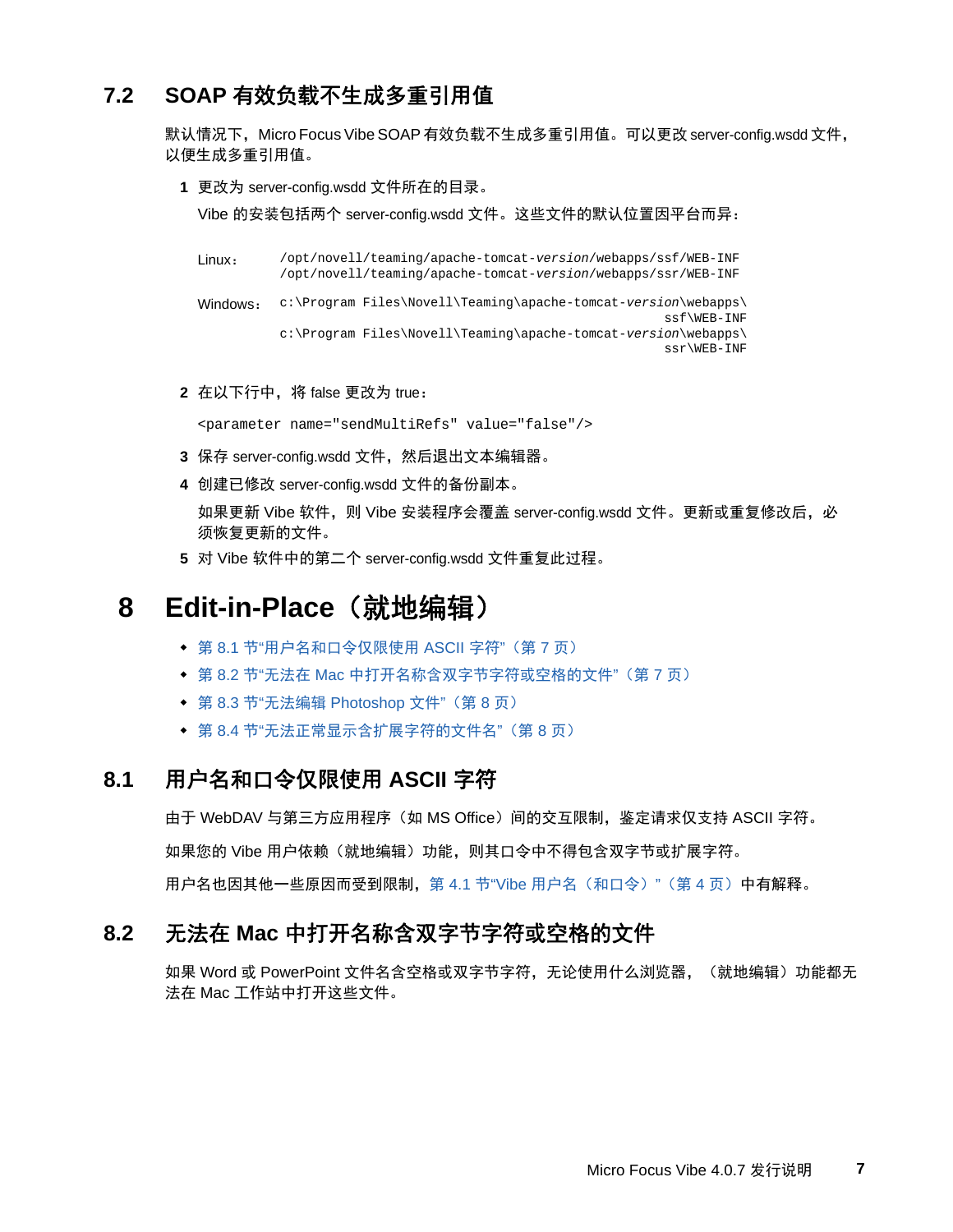# <span id="page-7-1"></span>**8.3** 无法编辑 **Photoshop** 文件

Photoshop 不支持通过 WebDAV URL 进行编辑, 因此无法使用 Vibe 的 Edit-in-Place (就地编辑) 功能 编辑 Photoshop 文件。

要编辑 Vibe 站点上的 Photoshop 文件,必须先下载该文件,如 *Micro Focus Vibe 4.0.7 Advanced User Guide*(《Micro Focus Vibe 4.0.7 高级用户指南》)"Downloading Files"(下载文件)中所述。

# <span id="page-7-2"></span>**8.4** 无法正常显示含扩展字符的文件名

当文件名含扩展字符并通过 Internet Explorer 11 打开以进行编辑时,应用程序标题中显示的名称含 奇怪字符。

编辑完整性不会受此影响,保存文件时也会保留原名称。

通过 Chrome 或 Firefox 打开文件时,应用程序标题中可以正常显示名称。

# <span id="page-7-0"></span>**9** 文件、文件夹和工作空间

- 第 9.1 节"[复制不包含自定义表单和工作流程定义](#page-7-3)"(第 8 页)
- 第 9.2 节"[导出不能超过](#page-8-0) 4 GB"(第 9 页)
- 第 9.3 节"在 Mac 上使用 Safari [下载多个文件](#page-8-1)"(第 9 页)
- 第 9.4 节"[镜像文件夹限制](#page-8-2)"(第 9 页)
- 第 9.5 节"[移动主要任务将去除子任务层次结构](#page-8-3)"(第 9 页)
- 第 9.6 节"[文件夹和工作空间的嵌套限制](#page-8-4)"(第 9 页)
- 第 9.7 节"[最早的文件版本不显示备注](#page-8-5)"(第 9 页)
- 第 9.8 节"[无法查看受口令保护的文件](#page-9-2)"(第 10 页)
- 第 9.9 节"[必须在导出中包含目标,以使链接有效](#page-9-3)"(第 10 页)

#### <span id="page-7-3"></span>**9.1** 复制不包含自定义表单和工作流程定义

复制工作空间时,该工作空间中的自定义表单和工作流程定义未传送到工作空间副本中。

通过将该定义移动到工作空间树中的较高级别,可以绕过此限制。

- **1** 浏览到定义所在原始工作空间中的文件夹。
- **2** 在工作空间工具栏中,单击管理 **>** 表单和视图设计程序。
- **3** 展开"表单和视图设计程序"树,然后单击想要移动的定义。
- **4** 在"定义属性"框中,单击移动此定义以显示 Vibe 站点的工作空间和文件夹树,然后按需展开 树以显示定义的相应目标。 要使定义在原始工作空间的副本中可用,可以将定义移动到树中高于原始工作空间和工作空间副 本的位置。 要使定义在 Vibe 站点上全局可用,可以将定义移动到工作空间和文件夹树的根位置。
- **5** 要移动该定义,请选择目标,然后单击确定。
- **6** 单击关闭两次可返回到 Vibe 主页。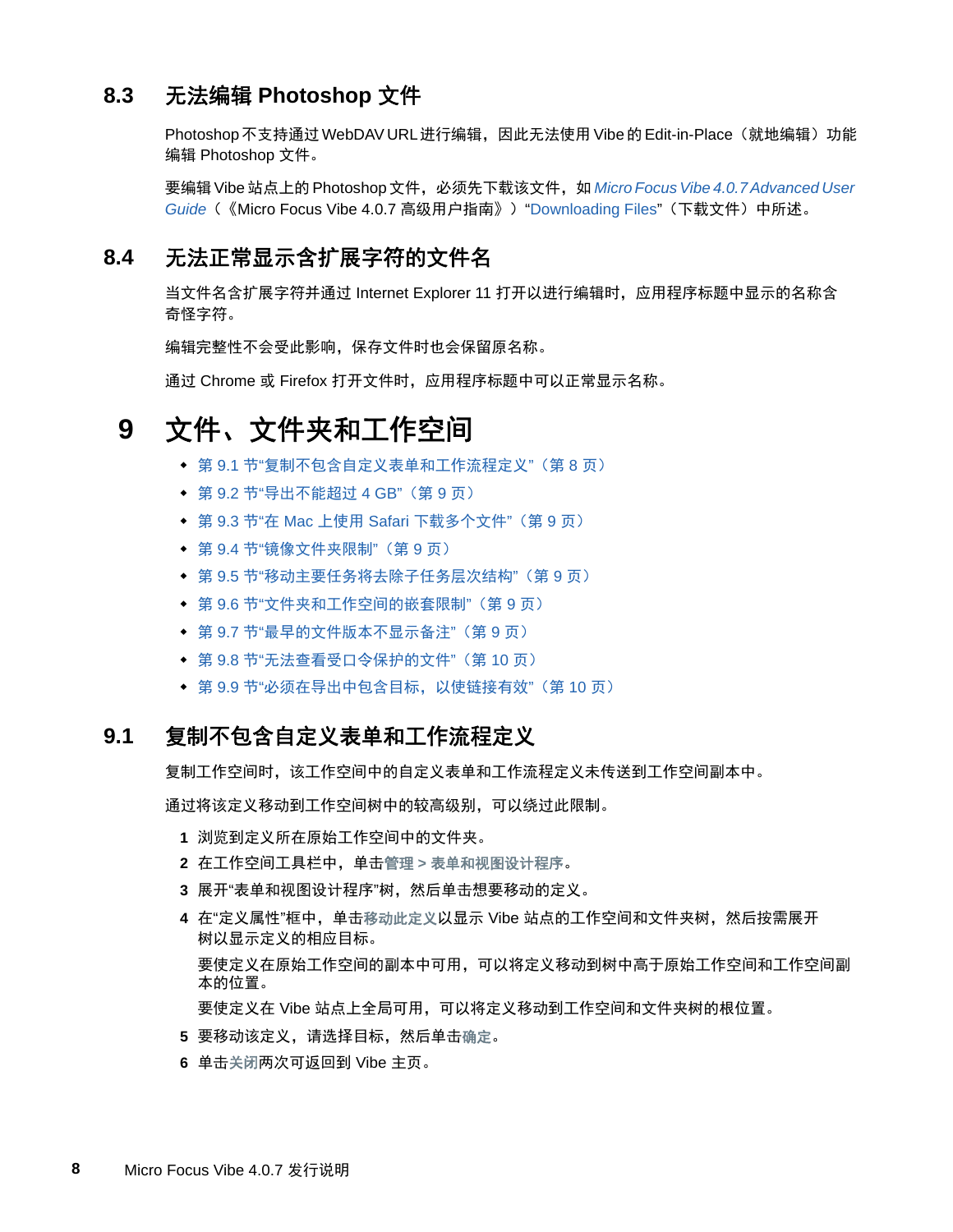- **7** 校验以确认该定义已在工作空间副本中可用。
- **8** 对需要在复制的工作空间中可用的每个定义重复此过程。

#### <span id="page-8-0"></span>**9.2** 导出不能超过 **4 GB**

导出工作空间时,如果文件总大小为 4 GB 或更大,则导出的 .zip 文件将损坏,无法打开。

可以通过使用仅导出明确选中的子文件夹或工作空间。选项,将导出拆分为多个文件,来避免这一问 题。请参见 *Micro Focus Vibe 4.0.7 Administration Guide*(《Micro Focus Vibe 4.0.7 管理指南》) 中的 "Exporting Workspaces"(导出工作空间)。

#### <span id="page-8-1"></span>**9.3** 在 **Mac** 上使用 **Safari** 下载多个文件

在 Mac 中用 Safari 下载多个文件时,需要取消选择 **Open "safe" files after downloading**(下载后 打开"安全"文件)选项。

**1** 单击 **Safari** > 自选设置。

**2** 在一般选项卡上,确保未选中下载后打开**"**安全**"**文件。

#### <span id="page-8-2"></span>**9.4** 镜像文件夹限制

- 第 9.4.1 节"[镜像文件夹移动限制](#page-8-6)"(第 9 页)
- ◆ 第 9.4.2 节"[镜像文件夹版本控制限制](#page-8-7)"(第 9 页)

#### <span id="page-8-6"></span>**9.4.1** 镜像文件夹移动限制

不能使用 Move This Folder (移动此文件夹)功能将一个"镜像文件"文件夹移入另一个"镜像文 件"文件夹中。

#### <span id="page-8-7"></span>**9.4.2** 镜像文件夹版本控制限制

如果在镜像文件夹中编辑文件,然后检查版本历史记录,您将只看到文件的最新版本,且从镜像位置 只能编辑文件的最新版本。此状态为正常运行状态。镜像文件夹中当前未提供文档版本控制。

#### <span id="page-8-3"></span>**9.5** 移动主要任务将去除子任务层次结构

如果将某个主(父)任务移动到 Vibe 站点上的另一个位置,则该主任务下的所有子任务(即便是子 任务的子任务(嵌套任务))都会变为原始"任务"文件夹内的主任务。

#### <span id="page-8-4"></span>**9.6** 文件夹和工作空间的嵌套限制

由于数据库限制,Vibe 最多允许嵌套 45 个文件夹和工作空间。例如,您可以在文件夹内创建文件夹, 然后再在该文件夹内创建文件夹,直到文件夹结构深度达到 45 级为止。您的文件夹结构不能超过 45 级。

### <span id="page-8-5"></span>**9.7** 最早的文件版本不显示备注

当文件包含多个版本,且用户尝试添加有关最早版本的备注(*Micro Focus Vibe 4.0.7 User Guide* (《Micro Focus Vibe 4.0.7 用户指南》)"Adding a Note about a File or File Version"(添加有关 文件或文件版本的备注))时,并非始终显示该备注。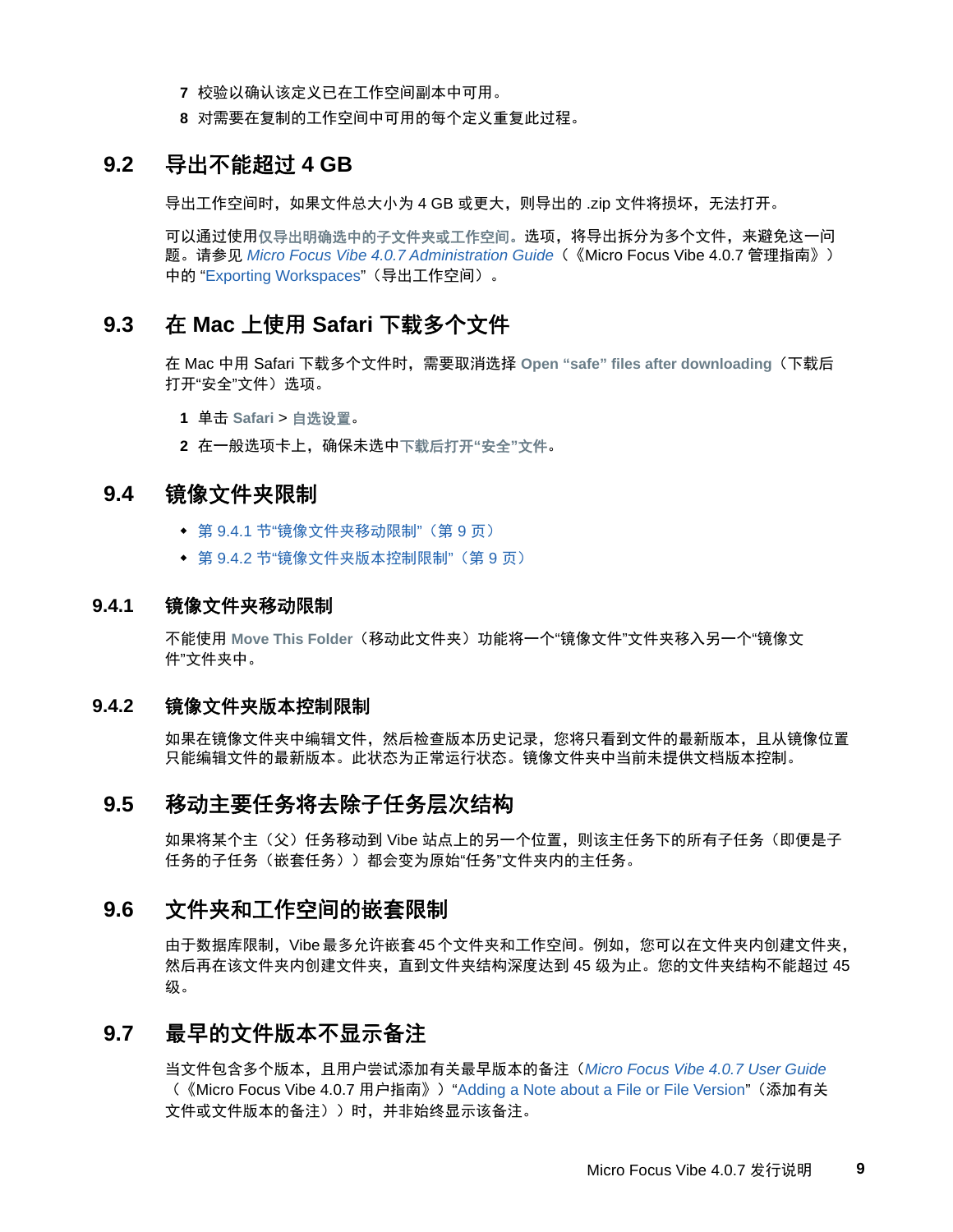# <span id="page-9-2"></span>**9.8** 无法查看受口令保护的文件

如果在创建文件的应用程序中对文件进行过密码保护,则在 Micro Focus Vibe 站点上无法查看这些文 件。这是正常现象。

# <span id="page-9-3"></span>**9.9** 必须在导出中包含目标,以使链接有效

当导出的工作空间、文件夹或条目所包含的链接指向未包含在导出文件中的内容时,链接导入到其他 Vibe 系统后无法正常使用。

# <span id="page-9-0"></span>**10 HTML** 转换和 **KeyView**

- 第 10.1 节"Windows 需要更新的 [Visual C++ Redistributable Package"](#page-9-4)(第 10 页)
- 第 10.2 节"Linux [服务器上的](#page-9-5) HTML 转换错误"(第 10 页)

# <span id="page-9-4"></span>**10.1 Windows** 需要更新的 **Visual C++ Redistributable Package**

Micro Focus Vibe 使用 Micro Focus KeyView 在 Vibe 站点上显示文档和图像,以及对文档建立索引。 这一查看器技术依赖于最新的 Microsoft Visual C++。

如果安装 Vibe 的 Windows 服务器未安装相应的 Visual C++ Redistributable Package 2010 或 2013 版,则必须先安装好,Vibe 站点才能正常工作。可以从 [Microsoft](https://www.microsoft.com/en-us/download/) 下载中心 (https:// www.microsoft.com/en-us/download/)下载所需的 Visual C++ Redistributable Package 版本。

重要: 无法使用高于 Visual C++ 2010 或 2013 的版本。

# <span id="page-9-5"></span>**10.2 Linux** 服务器上的 **HTML** 转换错误

如果查看文件时看到 HTML Conversion Error(HTML 转换错误), KeyView 可能不支持这一文件类型。

# <span id="page-9-1"></span>**11 LDAP**

- 第 11.1 节"始终为 [LDAP](#page-9-6) 源指定 GUID 属性"(第 10 页)
- 第 11.2 节"[使用的属性必须产生唯一的](#page-10-3) Vibe 用户名"(第 11 页)

# <span id="page-9-6"></span>**11.1** 始终为 **LDAP** 源指定 **GUID** 属性

如果设置 LDAP 源时未指定 GUID 属性,则重命名或移动 LDAP 目录中的用户可能导致在 Vibe 中创建新 用户。

在 LDAP 目录中重命名或移动用户前,确保已为**GUID attribute**(GUID 属性)指定值,如*Micro Focus Vibe 4.0.7 Administration Guide*(《Micro Focus Vibe 4.0.7 管理指南》)中的 "Server Information"(服务器信息)所述。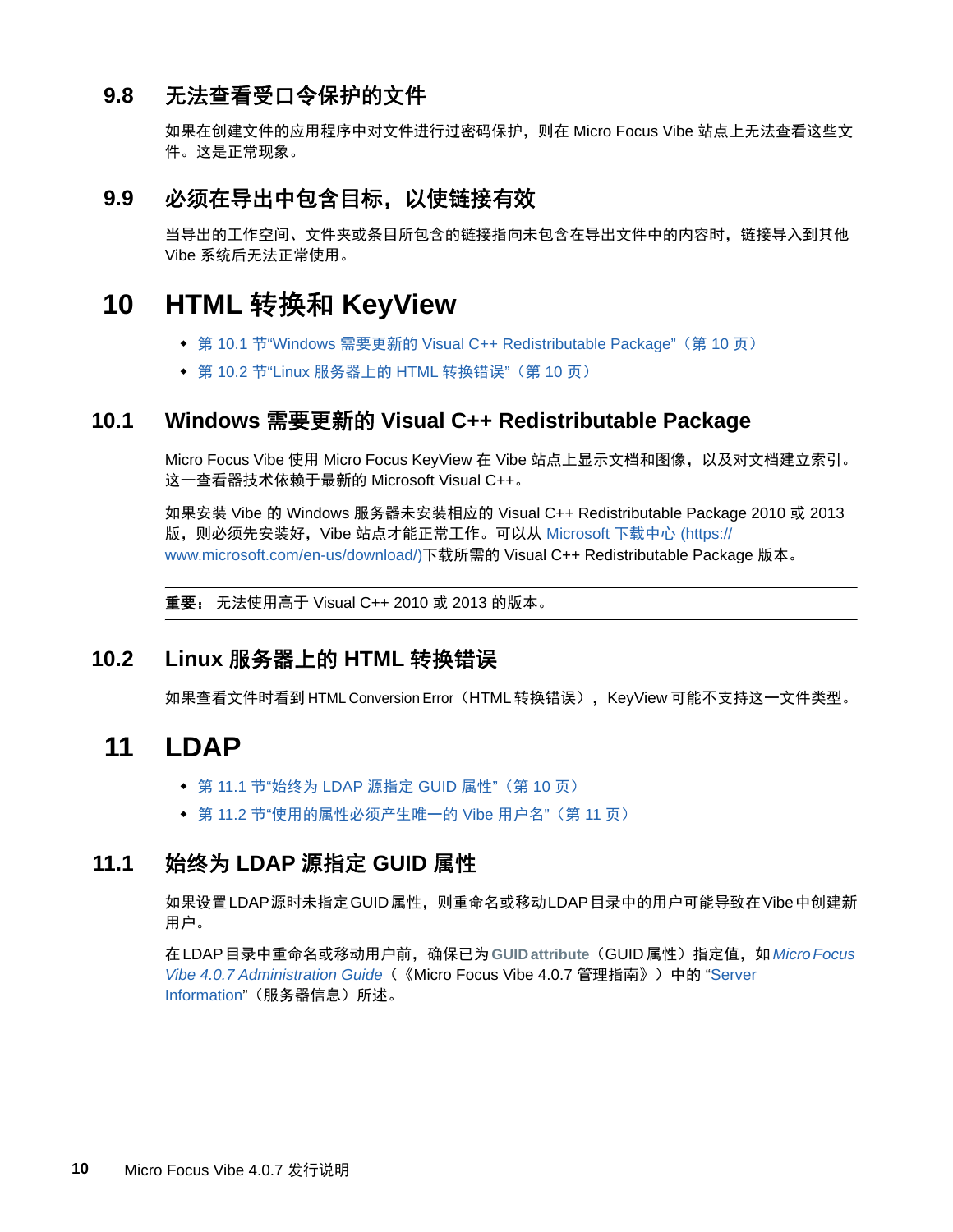# <span id="page-10-3"></span>**11.2** 使用的属性必须产生唯一的 **Vibe** 用户名

如果通过从 LDAP 源导入用户来创建 Micro Focus Vibe 用户,则要确保针对每个 LDAP 用户,为**Vibe** 帐 户名称指定的 LDAP 属性都有一个唯一值。

例如,如果使用 **Vibe** 帐户名称值的 cn 属性,并且有多个用户都有同一 cn 值,则只有第一个找到的用 户将同步到 Vibe。后续有相同 cn 值的用户将被忽略。

为确保导入所有用户,使用在所有容器中值必定唯一的属性,如 emailAddress。

# <span id="page-10-0"></span>**12** 许可:**GUEST** 和系统代理用户不计算在内

单击系统管理图标,然后在报告下单击许可证报告,即可查看 Micro Focus Vibe 许可证的当前用量。

管理员算作许可总量的一个用户,但 GUEST 和三个内部/本地用户(\_emailPostingAgent、 \_jobProcessingAgent 和 \_synchronizationAgent)不计算在内。

# <span id="page-10-1"></span>**13 Vibe Desktop** 客户端

#### **13.1** 从 **Vibe 4.0.6** 更新 **Vibe 4.0.7** 客户端软件

Vibe 4.0.6 客户端软件(Mac 和 Windows)因 4.0.7 中增强的安全性要求而无法连接到 Vibe 4.0.7 服 务器。

这意味着,如果将服务器升级到 Vibe 4.0.7,用户无法自动将其 Mac 和 Windows 工作站客户端 APP 从 4.0.6 更新到 4.0.7。

不过, Vibe 4.0.7 客户端可以连接到 Vibe 4.0.6 服务器。

因此,我们建议您装载 Vibe 4.0.7 客户端 APP 软件包,以先从 Vibe 4.0.6 服务器进行自动分发。然 后,用户工作站升级后,再在服务器上安装 Vibe 4.0.7。

或者,可以请用户手动下载并安装 4.0.7 客户端 APP。

#### **13.2 Mac** 桌面客户端可能需要其它步骤

Mac 用户首次起动 Vibe 4.0.7 桌面客户端时,他们可能会看到一则通知,通知显示 Vibe Desktop 想要 使用他们储存在密钥链中的保密信息。

要使用 Vibe Desktop,用户必须输入其工作站口令并选择 **Always Allow**(始终允许),或者每次提示 时选择 **Allow**(允许)。

#### **13.3 Windows** 桌面客户端可能需要手动重启动

升级到 Vibe 4.0.7 桌面客户端后,旧客户端关闭时,新客户端可能会无法起动。

如果发生这种情况,用户应手动重启动客户端。随后将能够进行正常操作。

# <span id="page-10-2"></span>**14 Lucene** 不支持 **NFS**

不支持 NFS 文件系统通过 Lucene 索引连接 Lucene 索引服务器。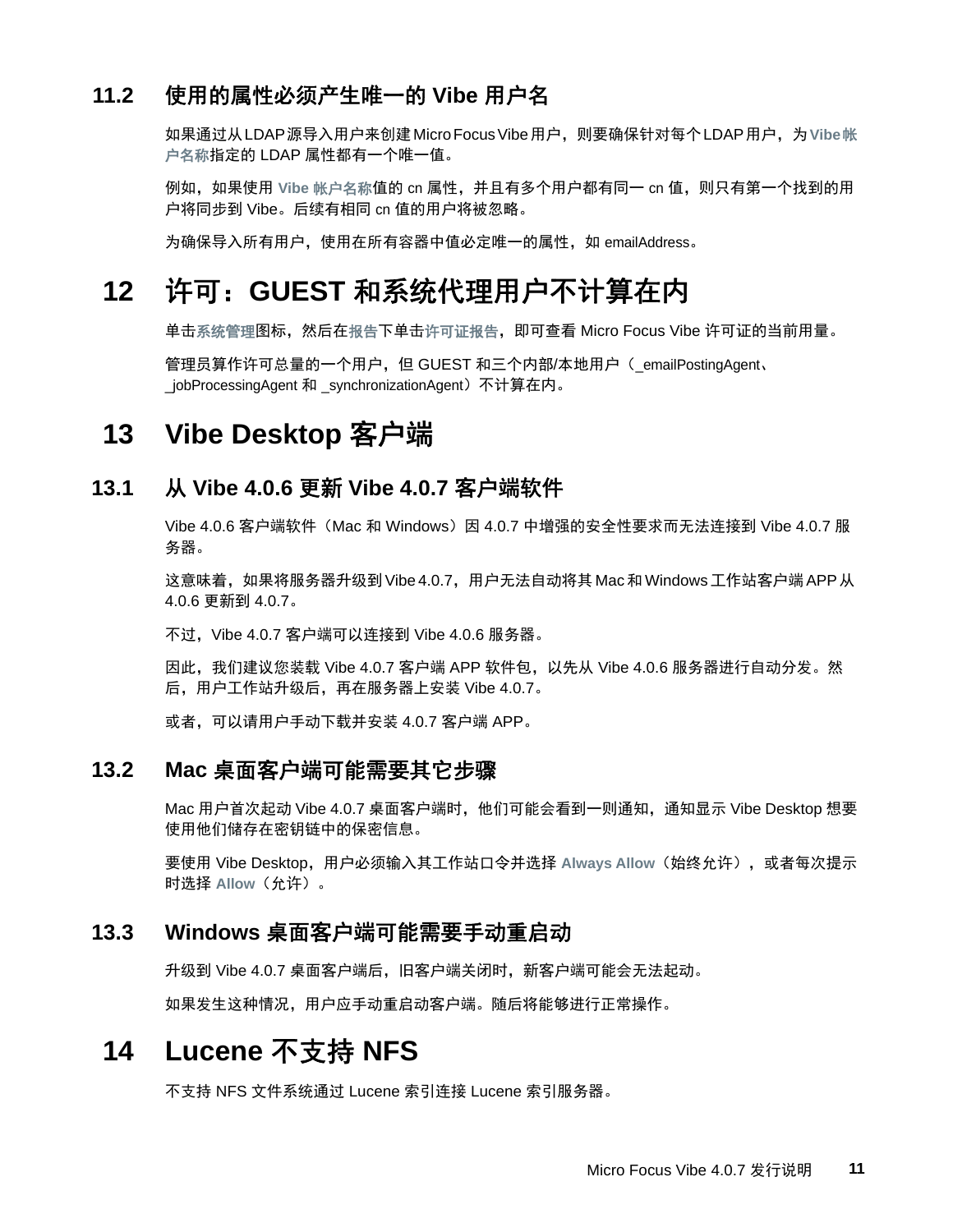# <span id="page-11-0"></span>**15** 第三方集成

- ◆ 第 15.1 节["GroupWise"](#page-11-1)(第 12 页)
- 第 15.2 节["Outlook"](#page-11-2) (第 12 页)

#### <span id="page-11-1"></span>**15.1 GroupWise**

- 第 15.1.1 节["GroupWise 2018](#page-11-3) 需要默认启用 SSL 的 SMTP"(第 12 页)
- 第 15.1.2 节"从 GroupWise [拖放需要先保存](#page-11-4)"(第 12 页)

#### <span id="page-11-3"></span>**15.1.1 GroupWise 2018** 需要默认启用 **SSL** 的 **SMTP**

低于 2018 版的 GroupWise 服务器默认接受安全和不安全的 SMTP 通讯。

从 GroupWise 2018 开始, 服务器默认仅接受安全的 SMTP 通讯。

如果升级到 GroupWise 2018 后,无法接收 Vibe 的出站电子邮件讯息,进行下列任意操作:

修改 GroupWise 服务器的 SMTP 设置,以允许非 SSL 通讯。

在"GroupWise 管理控制台"中,单击 **Internet Agents**(因特网代理)**> GWIA > Agent Settings** (代理设置)并将 SMTP 改为**Enabled**(已启用)。(有关更多信息,请参见 GroupWise 文档)。

或者

◆ 通过将 GWIA的 SMTP 证书导入到 Vibe JRE 证书存储中, 为 Vibe 和邮件服务器间设置 SSL通讯。 请参见 *Micro Focus Vibe 4.0.7 Administration Guide*(《Micro Focus Vibe 4.0.7 管理指南》) 中的 "Securing Email Transfer" (确保电子邮件传输安全)。

#### <span id="page-11-4"></span>**15.1.2** 从 **GroupWise** 拖放需要先保存

无法将文件从 GroupWise 讯息拖到 Vibe 拖放窗口。("文件夹条目"工具栏的 **Add file to folder** (将文件添加到文件夹))。

先保存附件,然后将保存的文件拖放到拖放窗口中。

### <span id="page-11-2"></span>**15.2 Outlook**

#### **15.2.1 iCal** 任务显示为事件

当 Vibe 通过 iCal 附件向 Outlook 发送任务时,任任务将显示为日历事件而不是任务项。

这是由于 Outlook 处理 iCal 事件的方式存在问题而导致的。

有关 Vibe 如何使用 iCal 附件发送日历事件和任务项的更多信息,请参见 *Micro Focus Vibe 4.0.7 User Guide*(《Micro Focus Vibe 4.0.7 用户指南》中的 "Synchronizing Tasks and Calendars to a Desktop Application"(将任务和日历同步到桌面应用程序)。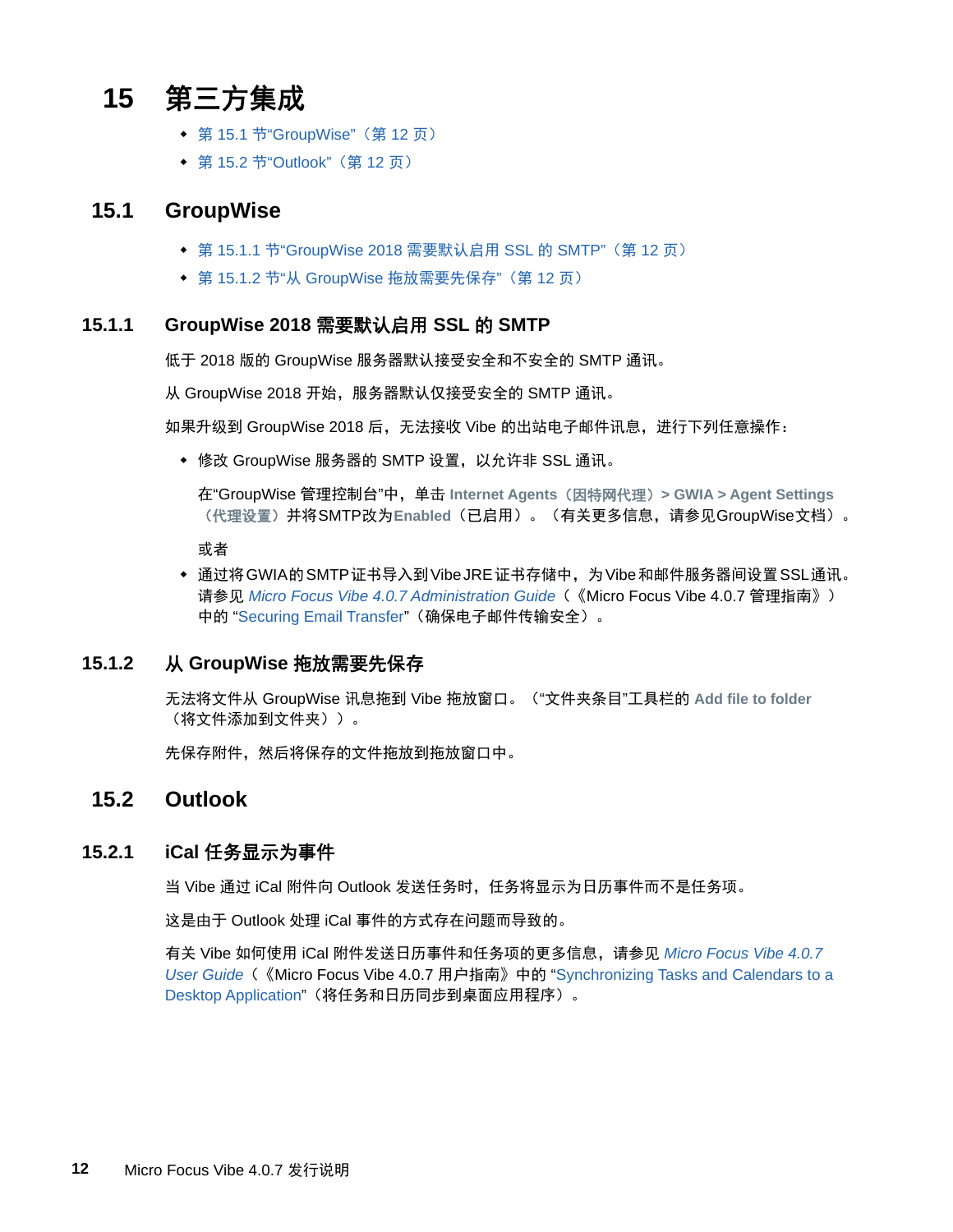### **15.2.2** 无法接收名称含扩展字符或双字节字符的附件

如果 Outlook 用户向 Micro Focus Vibe 站点发送邮件,并且邮件附件的文件名中有扩展字符或双字节 字符,则附件不会到达 Vibe 站点,除非对 Exchange Server 进行相应配置。要配置 Exchange Server 以正确传递文件名,请遵循*[Foreign Characters Appear as Question Marks When Sent from OWA](http://www.windowsnetworking.com/kbase/WindowsTips/Windows2000/AdminTips/Exchange/ForeigncharactersappearasquestionmarkswhensentfromOWA.html)* (http:// www.windowsnetworking.com/kbase/WindowsTips/Windows2000/AdminTips/Exchange/ ForeigncharactersappearasquestionmarkswhensentfromOWA.html)(发送自 OWA 时外来字符显示为 问号)中的指示信息。

# <span id="page-12-0"></span>**16** 用户

- 第 16.1 节"[用户个人资料不支持自定义](#page-12-3) JSP 文件"(第 13 页)
- ◆ 第 16.2 节"[外部用户看到损坏的个人资料图像图标](#page-12-4)"(第 13 页)

# <span id="page-12-3"></span>**16.1** 用户个人资料不支持自定义 **JSP** 文件

在"表单和视图设计程序"工具中创建或修改"用户个人资料"表单和视图的属性时,不能参照 自定义 JSP 文件。

支持修改工作空间、文件夹和条目的属性,如 *Micro Focus Vibe 4.0.7 Advanced User Guide* (《Micro Focus Vibe 4.0.7 高级用户指南》) "Enabling Vibe Forms and Views to Reference JSP Files"(允 许 Vibe 表单和视图参照 JSP 文件)中所述。

# <span id="page-12-4"></span>**16.2** 外部用户看到损坏的个人资料图像图标

下列情况下,外部用户会看到损坏的内部用户个人资料图像图标:

- ◆ 内部用户设置了Can Only See Members of Groups I Am In (COSMOGIAI)(只看我所在组的成员)个人 资料属性。
- 内部用户上载了非默认个人资料图片,如自拍或其他图像。
- 内部用户与外部用户共享了一个项目,或在工作空间发布条目,内外部用户均可以访问此条目。
- ◆ 外部用户未设置 COSMOGIAI 个人资料属性。

如果外部用户也设置COSMOGIAI个人资料属性,共享的项目或工作空间帖子将显示默认的个人资料图 片(灰色的人像)。

# <span id="page-12-1"></span>**17 WebDAV** 问题

- ◆ 第 17.1 节"Vibe 与 WebDAV: 自我签名证书需要手动导入"(第 13 页)
- ◆ 第 17.2 节"Mac 上的 [WebDAV](#page-13-4) 限制" (第 14 页)

# <span id="page-12-2"></span>**17.1 Vibe** 与 **WebDAV**:自我签名证书需要手动导入

如果希望在 Micro Focus Vibe 站点和 WebDAV 服务器之间使用 SSL 连接,且 WebDAV 服务器具有自我签 名证书而非证书颁发机构提供的证书,则必须向 JDK 手动导入自我签名证书。

基本流程与 Micro Focus Vibe 4.0.7 Administration Guide(《Micro Focus Vibe 4.0.7 管理指南》) Securing LDAP Synchronization (确保 LDAP 同步安全) 中介绍的相同。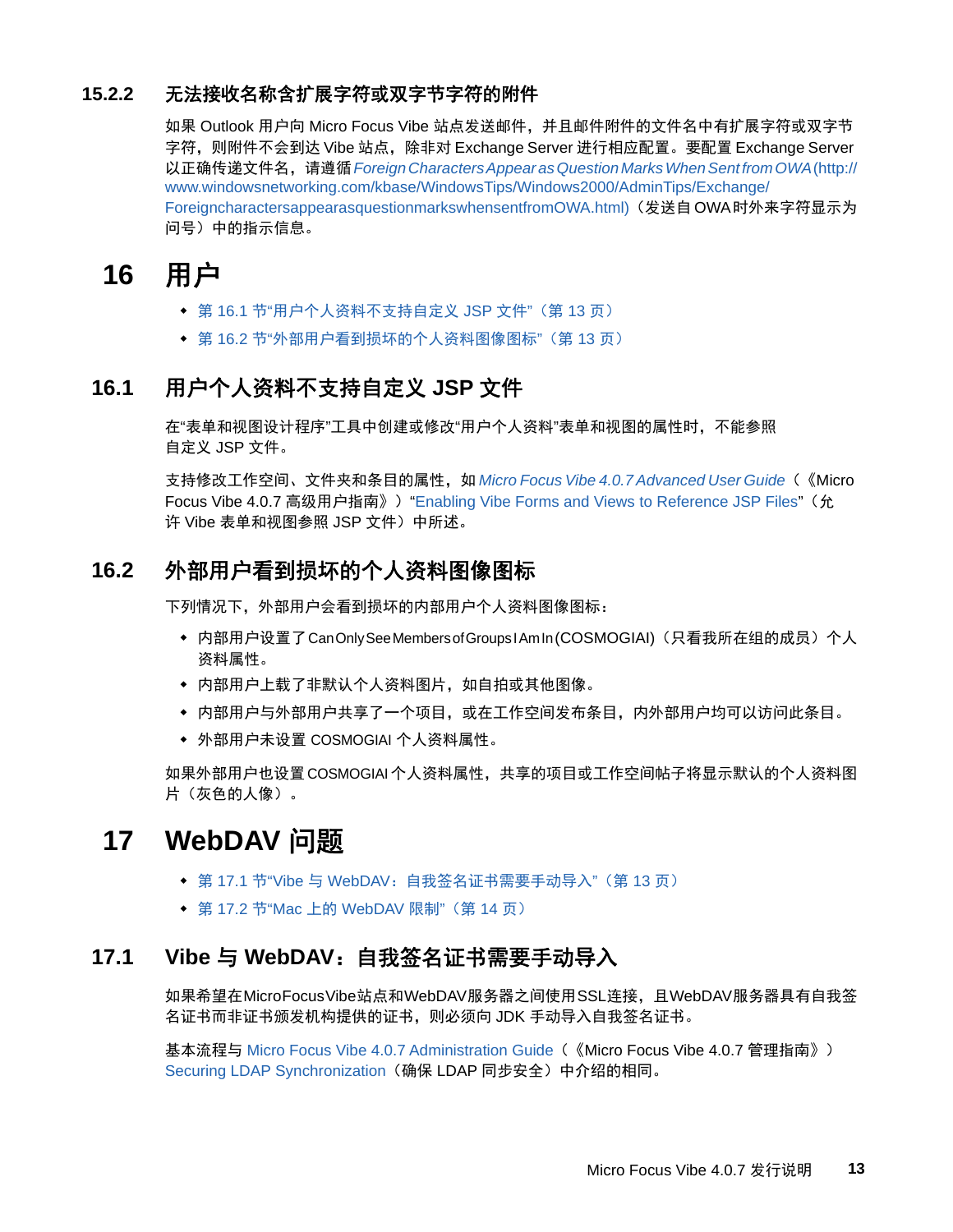重要: 不再支持 Vibe 4.0.4 及更早版本中推荐的、针对此问题的 Oracle JDK 解决方法。

# <span id="page-13-4"></span>**17.2 Mac** 上的 **WebDAV** 限制

由于 Mac 上对 WebDAV 的限制, 在 Mac 环境中不能使用 WebDAV 查看 Vibe 文件夹。

有关更多信息,请参见 *Micro Focus Vibe 4.0.7 Advanced User Guide*(《Micro Focus Vibe 4.0.7 高级 用户指南》)中的 "Using WebDAV on a Vibe Folder"(对 Vibe 文件夹使用 WebDAV)。

# <span id="page-13-1"></span>**18 Bug** 修复列表

有关自 Vibe 4.0.7 之后修复的 Bug 列表,请参见 [Vibe 4.0.7 Bug](http://www.novell.com/documentation/vibe4/pdfdoc/vibe407-fixes/vibe407-fixes.pdf) 列表 (http://www.novell.com/ documentation/vibe4/pdfdoc/vibe407-fixes/vibe407-fixes.pdf)。有关每个 bug 的详细信息,您可 以在 [Bugzilla](https://bugzilla.novell.com) (https://bugzilla.novell.com) 中查找各个 bug 编号。

# <span id="page-13-2"></span>**19 Vibe** 文档

以下源提供有关 Micro Focus Vibe 4 的信息:

- ◆ 联机产品文档: [Micro Focus Vibe 4](http://www.novell.com/documentation/vibe4) 文档网站 (http://www.novell.com/documentation/vibe4)
- ◆ Micro Focus Vibe 中包含的产品文档。单击 Vibe 主页右上角的帮助图标(问号)。

除了 Micro Focus Vibe 产品文档外,以下资源还提供有关 Vibe 4 的其他信息:

- [Micro Focus Vibe](http://www.novell.com/products/vibe/) 产品站点 (http://www.novell.com/products/vibe/)
- [Micro Focus Vibe](http://www.novell.com/products/vibe/resource-library/) 资源库 (http://www.novell.com/products/vibe/resource-library/)
- ◆ [Micro Focus Vibe](https://forums.novell.com/forumdisplay.php/989-Vibe) 支持论坛 (https://forums.novell.com/forumdisplay.php/989-Vibe)

# <span id="page-13-3"></span>**20 Vibe 4** 版本中的新内容

- ◆ 第 20.1 节["Vibe 4.0.7](#page-13-0) 中的新内容" (第 14 页)
- 第 20.2 节["Vibe 4.0.6](#page-14-0) 中的新内容"(第 15 页)
- 第 20.3 节["Vibe 4.0.5](#page-14-1) 中的新内容"(第 15 页)
- 第 20.4 节["Vibe 4.0.4](#page-16-0) 中的新内容"(第 17 页)
- 第 20.5 节["Vibe 4.0.3](#page-17-0) 中的新内容"(第 18 页)
- 第 20.6 节["Vibe 4.0.2](#page-17-1) 中的新内容"(第 18 页)
- 第 20.7 节["Vibe 4.0.1](#page-17-2) 中的新内容"(第 18 页)
- ◆ 第 20.8 节"Vibe 4.0 [中的新内容](#page-18-0)"(第 19 页)

### <span id="page-13-0"></span>**20.1 Vibe 4.0.7** 中的新内容

Vibe 4.0.7 包含下列内容:

- ◆ [修复客户报告的](http://www.novell.com/documentation/vibe4/pdfdoc/vibe407-fixes/vibe407-fixes.pdf) Bug (http://www.novell.com/documentation/vibe4/pdfdoc/vibe407-fixes/ vibe407-fixes.pdf)。
- 现在与 Vibe 的安全通讯仅需要 TLS 1.2。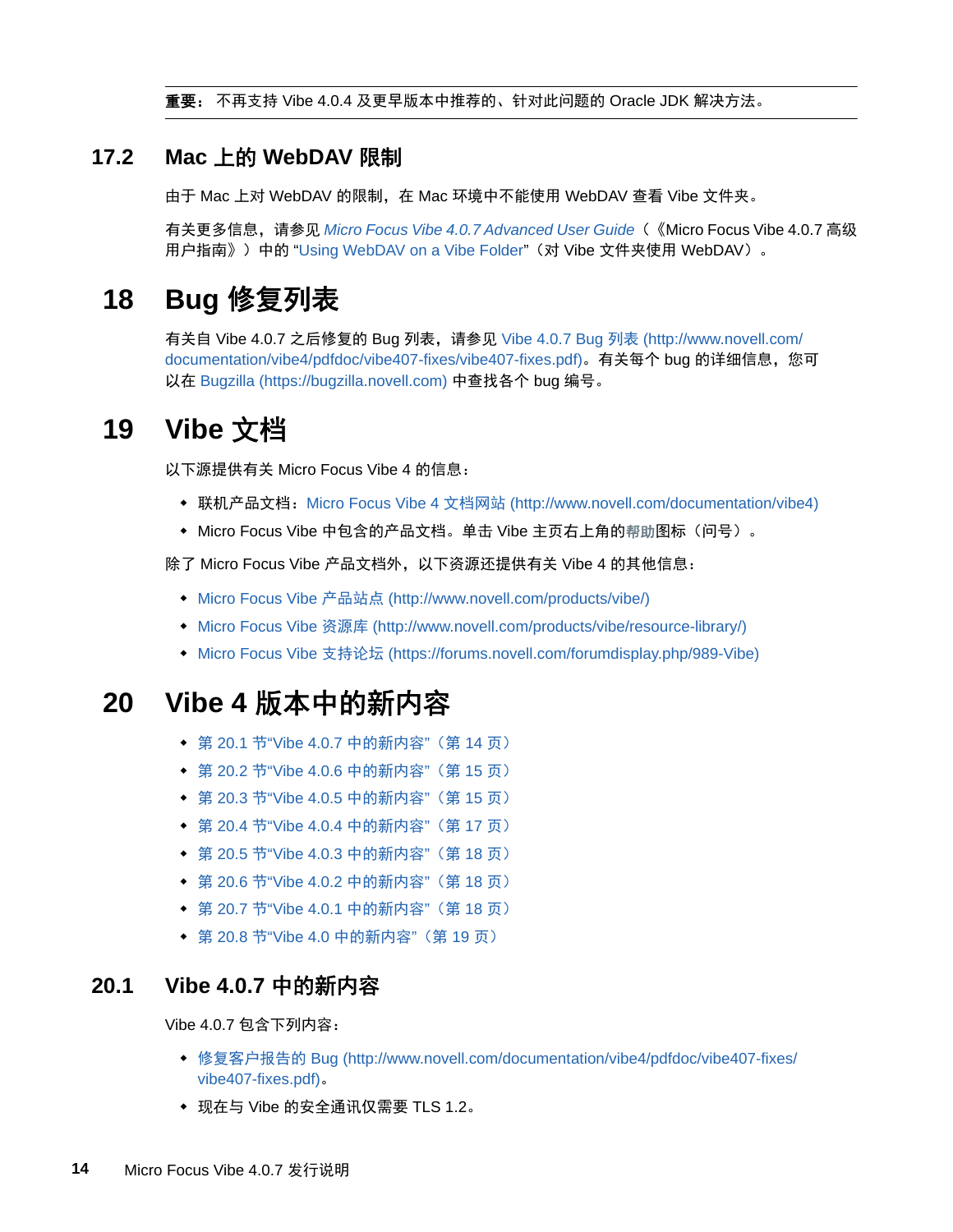# <span id="page-14-0"></span>**20.2 Vibe 4.0.6** 中的新内容

除[修复客户报告的](http://www.novell.com/documentation/vibe4/pdfdoc/vibe406-fixes/vibe406-fixes.pdf) Bug (http://www.novell.com/documentation/vibe4/pdfdoc/vibe406-fixes/ vibe406-fixes.pdf) 和[库更改](http://www.novell.com/documentation/vibe4/pdfdoc/vibe406-library-changes/vibe406-library-changes.pdf) (http://www.novell.com/documentation/vibe4/pdfdoc/vibe406 library-changes/vibe406-library-changes.pdf)外,Vibe 4.0.6 还包括下列内容:

翻新的 Android APP,必须重新安装

iOS APP 也翻新了,但不需要重新安装。

- ◆ 优化了工作流程杳看器。
- 导航面板增大。
- 管理数据库脚本增强,可自动设置 JAVA 路径。
- ◆ 改进了 Edit-in-Place (就地编辑), 因此现在可以结合 MS Office 加载项一起使用。
- 更快启动 Tomcat。
- 现在可以根据使用的浏览器设置 GUEST 用户的默认语言。
- 现在 Safari 浏览器可以使用 Vibe 视频流。
- 体系结构组件更新和更改:
	- $\triangleleft$  KeyView 12.1
	- OpenJDK 11
	- $\bullet$  TinyMCE 4.9.2

### <span id="page-14-1"></span>**20.3 Vibe 4.0.5** 中的新内容

除[修复了客户报告的](http://www.novell.com/documentation/vibe4/pdfdoc/vibe405-fixes/vibe405-fixes.pdf) Bug (http://www.novell.com/documentation/vibe4/pdfdoc/vibe405-fixes/ vibe405-fixes.pdf) 外, Vibe 4.0.5 中包含大量更改和更新, 包括下列内容:

- [重新设计和扩展了应用程序下载页面](#page-14-2)
- 启用跨网站请求伪造 (CSRF) [保护\(可能影响自定义\)](#page-15-0)
- ◆ 替换 Edit-in-Place [\(就地编辑\)](#page-15-1) Java 小程序
- [替换文件上载小程序](#page-16-1)
- OpenJDK [取代了针对](#page-16-2) Vibe 的其他 Java 安装
- Oracle Stellent 由 [Micro Focus KeyView](#page-16-3) 取代
- ◆ [SLES 15](#page-16-4) 支持
- ◆ 替换工作流程杳看器小程序

#### <span id="page-14-2"></span>重新设计和扩展了应用程序下载页面

重新设计了 Vibe 用户应用程序下载页面,范围有所扩大,如下面的截图所示: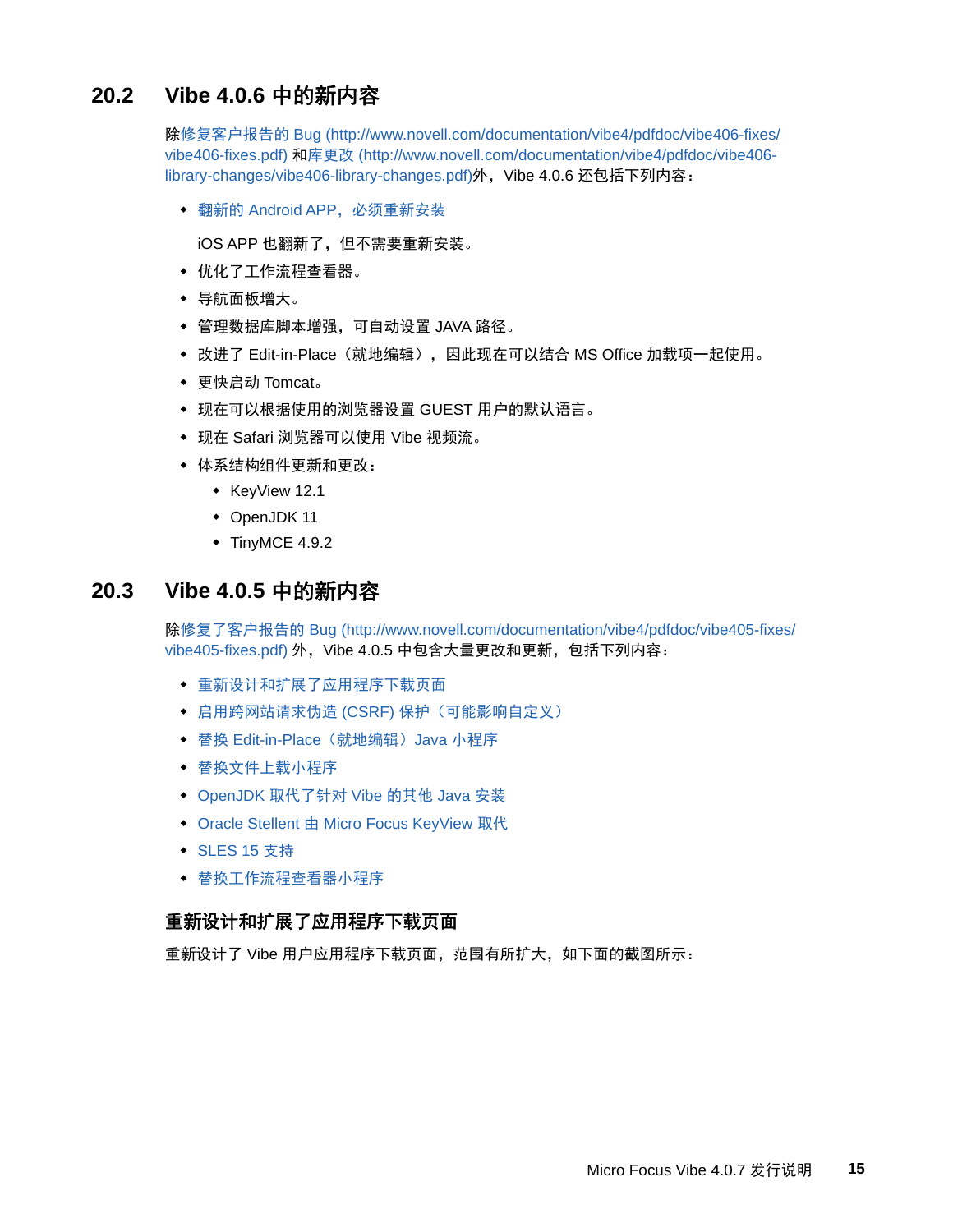| Micro Focus® Vibe 应用程序下载 |    |                                                                                                                                                                    |                                                                                                                                                                 |  |
|--------------------------|----|--------------------------------------------------------------------------------------------------------------------------------------------------------------------|-----------------------------------------------------------------------------------------------------------------------------------------------------------------|--|
| 产品                       | 半型 | 下载                                                                                                                                                                 | 信息                                                                                                                                                              |  |
| Vibe Desktop             |    | Windows x86<br>(MD5: 148128bda7512bdc63723413bdc5f53c)<br>Windows x64<br>(MD5: 9194edf442fe9f3d5169214996849266)<br>Mac<br>(MD5: 26c9e2aa39116e3f162899bc144a3c2f) | 同步 Vibe 文件 (在计算机和 Vibe 之间)。<br>有关安装和配置 Vibe Desktop 的更多信息, 请参见适用于 Windows 的<br>Micro Focus Vibe Desktop 快速入门或适用于 Mac 的 Micro Focus Vibe<br>Desktop 快速入门。        |  |
| 适用于 Office 的 Vibe Add-In |    | <b>Windows</b><br>(MD5: 91309c40dacb9bf81b055b649225f3f4)                                                                                                          | 从 Microsoft Office 直接使用 Vibe 文件。<br>有关安装和配置 Vibe Add-In 的更多信息, 请参见 Micro Focus Vibe Add-In<br>快速入门。                                                             |  |
| Vibe Edit-In-Place       |    | <b>Windows</b><br>(MD5: bc7f66af9214ba36a329bfc031d71a76)                                                                                                          | 直接从浏览器编辑 Vibe 文件。<br>有关安装 Vibe Edit-In-Place 起动器的更多信息,请参见适用于 Windows 的<br>Micro Focus Vibe Edit-In-Place 快速入门或适用于 Mac 的 Micro Focus<br>Vibe Edit-In-Place 快速入门。 |  |
|                          |    | Mac<br>(MD5: b9be6c7ff1a41674b79b90d04dedb287)                                                                                                                     |                                                                                                                                                                 |  |
| Vibe 移动应用                |    | 您可以直接通过移动设备从以下应用商店免费下载Micro<br>FocusVibe移动应用程序。<br>2 亚马逊应用商店<br><b>Apple App Store</b><br><b>Blackberry App World</b><br><b>Google Play</b>                        | 要在移动设备上安装Vibe移动应用程序,请起动首选应用商店应用程序。输入<br>搜索"micro focus vibe"来查找该应用程序。按照应用商店中的说明下载Micro<br>FocusVibe应用程序。                                                        |  |
|                          |    |                                                                                                                                                                    | 关闭                                                                                                                                                              |  |

因此, 从 Vibe 4.0.5 开始, 不再通过客户中心分发 Vibe Desktop 和适用于 Office 的 Vibe Add-In。

有关设置应用程序下载页面的信息和说明,请参见 *Micro Focus Vibe 4.0.7 Administration Guide* (《Micro Focus Vibe 4.0.7 管理指南》)中的 "Distributing File-Access Applications to Users" (向用户分发文件访问权限应用程序)。

#### <span id="page-15-0"></span>启用跨网站请求伪造 **(CSRF)** 保护(可能影响自定义)

从 4.0.5 版开始, 默认启用 Vibe 4.0.3 中包含但未启用的 CSRF 保护。

CSRF攻击发生于恶意网站以未鉴定用户出现、请求其他浏览器会话,然后对站点进行不必要更改时。

Micro Focus 意识到这种保护可能会破坏合作伙伴和客户创建的自定义,如 JSP、以 Vibe 为目标的外 部应用程序等。

因此,CSRF 保护可以在修复自定义项目后临时禁用。

1. 使用文本编辑器打开 ssf-ext.properties 文件以进行编辑。默认的文件位置为:

Linux: /opt/novell/teaming/apache-tomcat/webapps/ssf/WEB-INF/classes/config

Windows: c:\program files\novell\teaming\apache-tomcat\webapps\ssf\WEB-INF\classes\config

- 2. 将 csrf.enable=true 改为 csrf.enable=false。
- 3. 保存文件。
- 4. 重启动 Vibe。

#### <span id="page-15-1"></span>替换 **Edit-in-Place**(就地编辑)**Java** 小程序

团队已用特定于平台的可执行文件替换了 Edit-in-Place(就地编辑)Java 小程序,该可执行文件支 持名为 "Vibe URI" 的新服务,该服务与 [MS URI](#page-16-0) 功能类似,但不仅限于 Microsoft Office。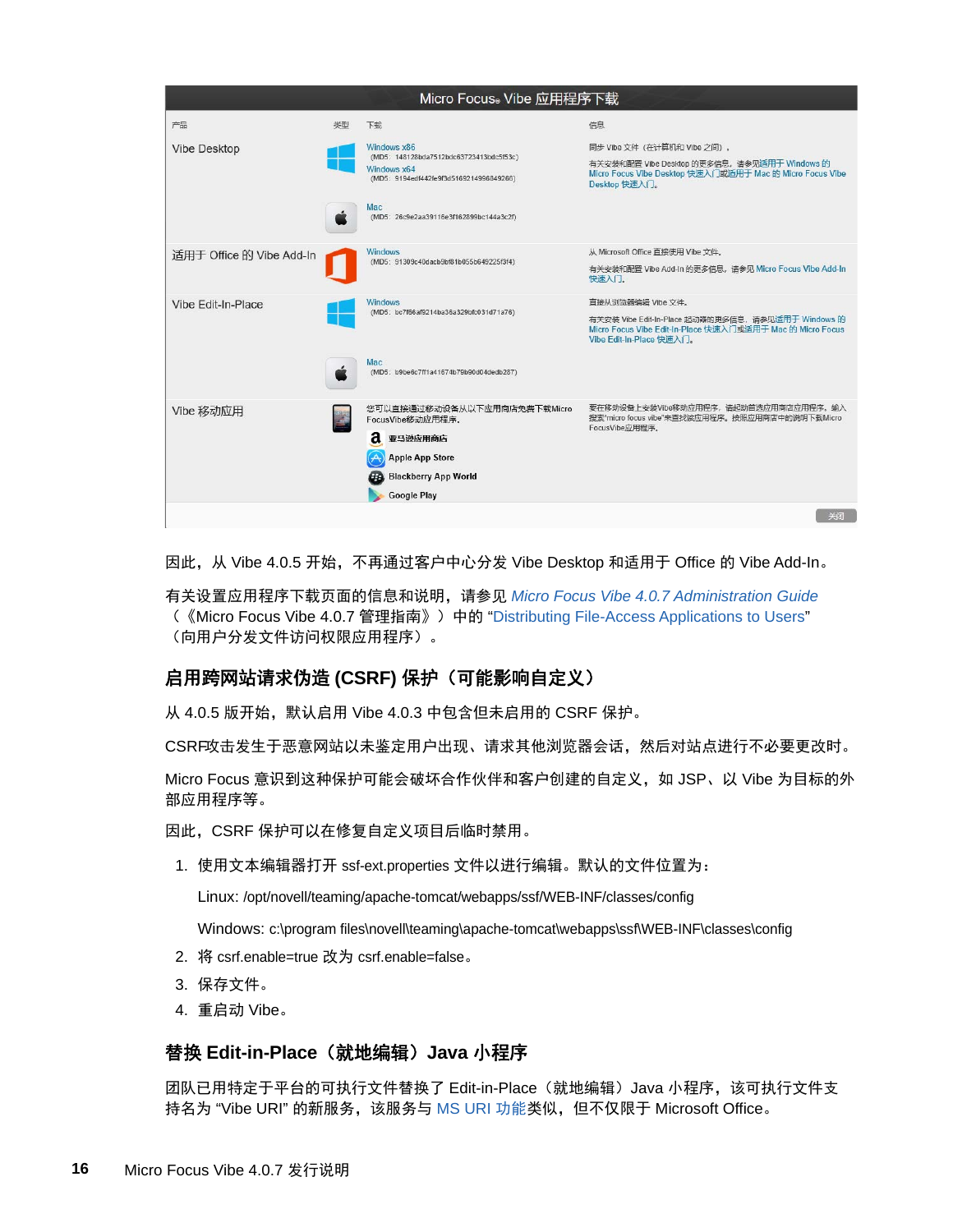Vibe URI 支持安装了 LibreOffice 或 Microsoft Office 的 Mac 和 Windows 工作站。

有关设置 Vibe URI(也叫 Vibe Edit-in-Place(就地编辑))的信息和说明,请参见 *Micro Focus Vibe 4.0.7 Administration Guide*(《Micro Focus Vibe 4.0.7 管理指南》)中的 "Providing File Access and Editing for Vibe Users"(为 Vibe 用户提供文件访问权限和编辑)> "Web Browser Access to Files Through Edit-in-Place" (Web 浏览器通过 Edit-in-Place (就地编辑) 访问文 件)。

#### <span id="page-16-1"></span>替换文件上载小程序

整个产品中,Vibe 传统的文件上载功能由基于 HTML5 的功能所取代。对最终用户来说, 功能基本不 变。

支持选择和上载多个文件;不支持上载文件夹。

如果用户需要以文件夹级别上载,建议您用适用于Windows或Mac的 Vibe Desktop 应用程序来提供。

#### <span id="page-16-2"></span>**OpenJDK** 取代了针对 **Vibe** 的其他 **Java** 安装

Micro Focus Vibe 在 Java 虚拟机 (JVM) 内运行。

从 4.0.5 版开始,Micro Focus Vibe 包含自定义版 OpenJDK。不再需要安装单独的 JDK 和 JRE,也不支 持。

重要:如果希望在MicroFocusVibe站点和WebDAV服务器之间使用SSL连接,且WebDAV服务器具有 自我签名证书而非证书颁发机构提供的证书,则必须向 JDK 手动导入自我签名证书。基本流程与 Micro Focus Vibe 4.0.7 Administration Guide (《Micro Focus Vibe 4.0.7 管理指南》) Securing LDAP Synchronization (确保 LDAP 同步安全) 中介绍的相同。

#### <span id="page-16-3"></span>**Oracle Stellent** 由 **Micro Focus KeyView** 取代

从 Vibe 4.0.5 开始,Micro Focus KeyView 取代了 Oracle Stellent,以实现 HTML 查看和文本过滤 (搜索索引)功能。

对 Vibe 用户来说, 功能不变。

#### <span id="page-16-4"></span>**SLES 15** 支持

从 4.0.5 版开始, SuSE Linux Enterprise Server (SLES) 15 支持 Vibe。有关所有支持的服务器平台的 列表,请参见 *Vibe 4.0.7 Installation Guide*(《Vibe 4.0.7 安装指南》)中的 "Server Operating System Requirements"(服务器操作系统要求)。

#### <span id="page-16-5"></span>替换工作流程查看器小程序

Vibe 的工作流程设计器小程序已由基于 HTML5 的功能所取代。

#### <span id="page-16-0"></span>**20.4 Vibe 4.0.4** 中的新内容

Vibe 4.0.4 版主要侧重于

◆ 优化 Edit-in-Place (就地编辑)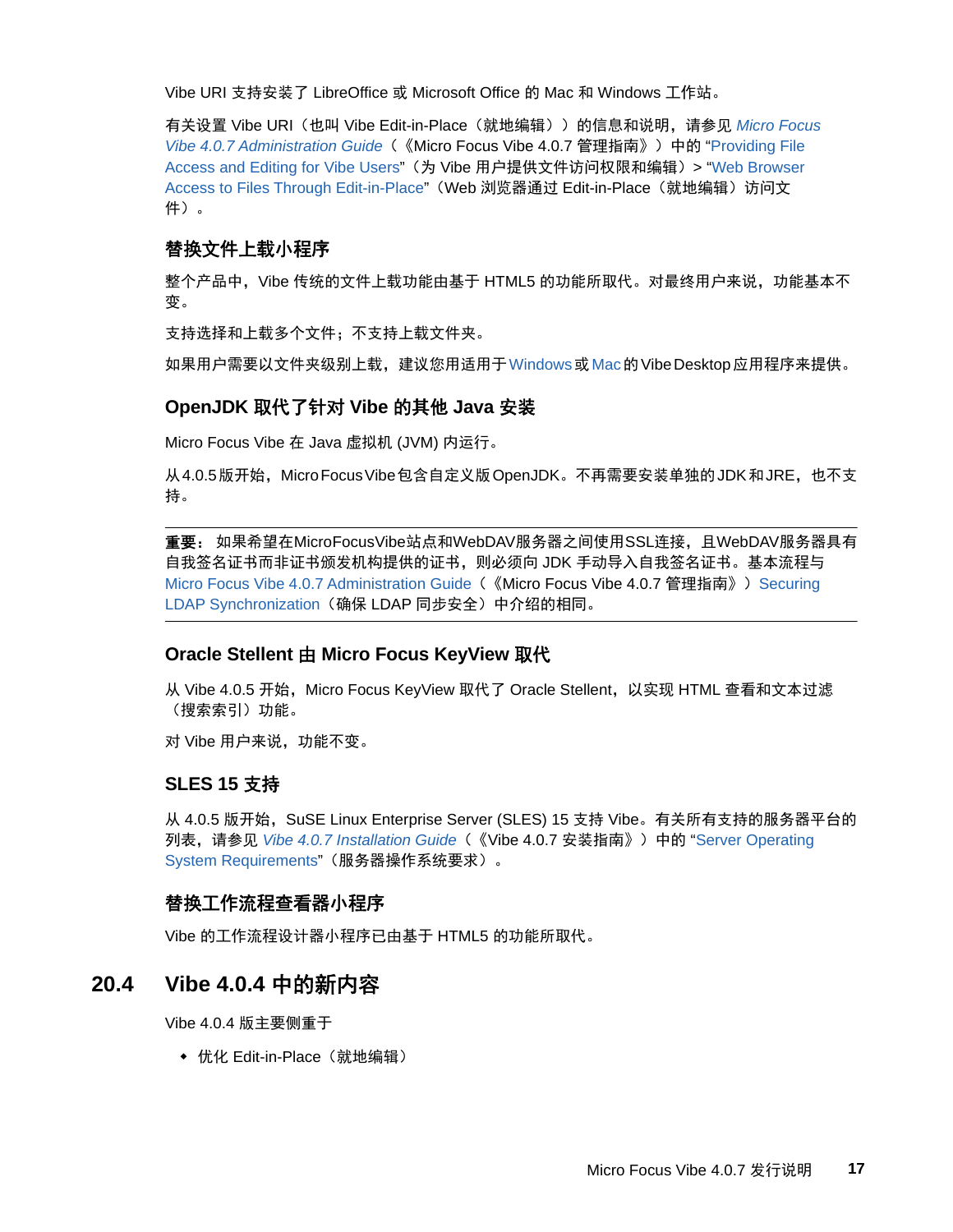重要: 从 Vibe 4.0.4 开始, 编辑通过 Web 浏览器访问的文件的默认解决方案由基于 Java 小程序 的解决方案变为 Microsoft 的统一资源标识符 (MS URI) 技术。

这允许用户从安装了 MS Office 2010 或更高版本的 Windows 工作站编辑文件。有关这一变更的更 多信息,请参见 *Micro Focus Vibe 4.0.7 User Guide*(《Micro Focus Vibe 4.0.7 用户指南》)中 的 "Editing Files Accessed through a Web Browser"(编辑通过 Web 浏览器访问的文件)。

- 安全性更新
- ◆ Bug 修复。

#### <span id="page-17-0"></span>**20.5 Vibe 4.0.3** 中的新内容

Vibe 4.0.3 版主要侧重于

- 支持 PostgreSQL 数据库。请参见 *Vibe 4.0.7 Installation Guide*(《Vibe 4.0.7 安装指南》)中 的 "Database Server Requirements"(数据库服务器要求)。
- 支持 GroupWise 作为 LDAP 源。请参见 *Vibe 4.0.7 Installation Guide*(《Vibe 4.0.7 安装指 南》)中的 "Adding Vibe Users from Your LDAP Directory"(添加来自 LDAP 目录的 Vibe 用 户)。
- ◆ Bug 修复。

#### <span id="page-17-1"></span>**20.6 Vibe 4.0.2** 中的新内容

Vibe 4.0.2 版主要侧重于

- 自定义 **JSP**: 解决了使用自定义 JSP 的用户表达的很多关切的问题。
- **Vibe 3** 呈现: 为不满意 Vibe 4 中 GWT 呈现的用户提供 Vibe 3 级别的自定义工作空间和文件夹格 式。请参见文档中文件夹和工作空间 **Display using Micro Focus Vibe 3 formatting**(使用 Micro Focus Vibe 3 格式显示) 选项的相关说明。
- ◆ 品牌变化: 反映 Micro Focus 所有权和变化。

Vibe 4.0.2 开发团队同时交付了

◆ 一个临时解决方案,该解决方案针对想要使用 Vibe "Edit-in-Place"(就地编辑)功能的 Vibe 用户发现的 Java 小程序问题。

对于 Firefox 用户来说,体验与浏览器取消 NPAPI 支持前一样。Chrome 和 Microsoft Edge 浏览 器必须选择运行自动下载的小程序。

- 管理员能够要求外部用户自定义条款和条件的功能。
- 使用 KeyShield 进行产品改进跟踪。

#### <span id="page-17-2"></span>**20.7 Vibe 4.0.1** 中的新内容

- 自定义电子邮件通知:*Micro Focus Vibe 4.0.7 Administration Guide*(《Micro Focus Vibe 4.0.7 管理指南》)中的 "Customizing Email Templates"(自定义电子邮件模板)。
- 用户可见性管理增强:*Micro Focus Vibe 4.0.7 Administration Guide*(《Micro Focus Vibe 4.0.7 管理指南》)中的 "Limiting User Visibility "(限制用户可见性)。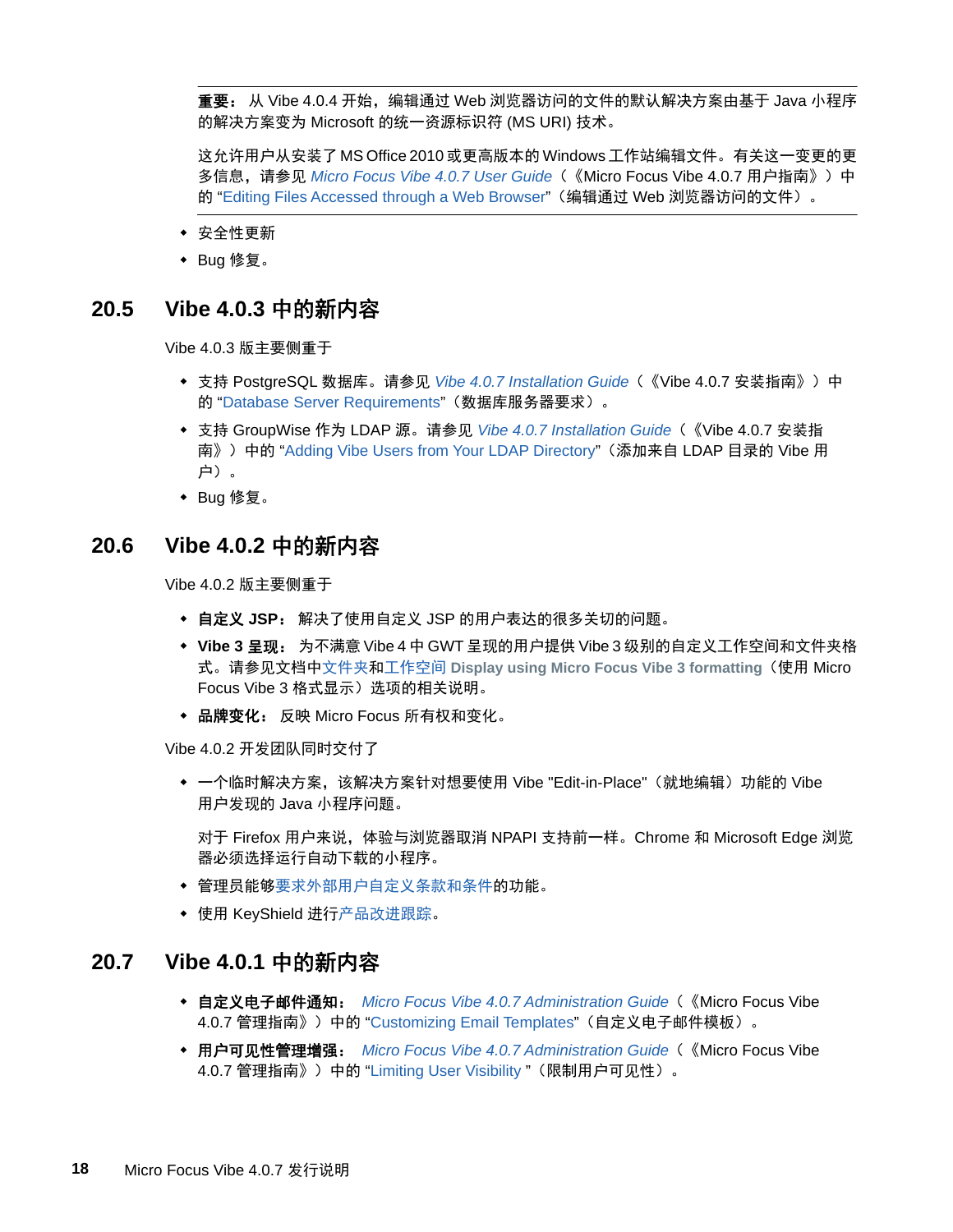- **KeyShield** 双重鉴定:*Micro Focus Vibe 4.0.7 Administration Guide*(《Micro Focus Vibe 4.0.7 管理指南》)中的 "Configuring Two-Factor Authentication"(配置双重鉴定)。
- ◆ 外部用户 LDAP: 现在,定义 LDAP 资源时,您可以指定 Vibe 将导入用户当做内部还是外部用 户。请参见 *Micro Focus Vibe 4.0.7 Administration Guide*(《Micro Focus Vibe 4.0.7 管理指 南》)中的 "Synchronizing Users and Groups from an LDAP Directory"(同步来自 LDAP 目录 的用户和组)。
- **MariaDB** 支持: 请参见 *Vibe 4.0.7 Installation Guide*(《Vibe 4.0.7 安装指南》)中的 "Installing and Running the Database Server"(安装和运行数据库服务器)。

#### <span id="page-18-0"></span>**20.8 Vibe 4.0** 中的新内容

#### **Vibe 4.0** 用户增强

有关 Micro Focus Vibe 用户增强和使用说明的列表,请参见:

- ◆ *Micro Focus Vibe 4.0.7 User Guide* (《Micro Focus Vibe 4.0.7 用户指南》)中的 "What's New in Micro Focus Vibe 4"(Micro Focus Vibe 4 中的新内容)
- *Micro Focus Vibe 4.0.7 Advanced User Guide*(《Micro Focus Vibe 4.0.7 高级用户指南》)中的 "What's New in Vibe 4.0"(Vibe 4.0 中的新内容)

#### **Vibe 4.0** 安装增强

◆ 数据库更改: Vibe 现在要求您创建数据库。

有关在 Linux 中创建数据库的更多信息,请参见 *Vibe 4.0.7 Installation Guide*(《Vibe 4.0.7 安装指南》)中的 "Creating the Vibe Database"(创建 Vibe 数据库)。

有关在 Windows 中创建数据库的更多信息,请参见 *Vibe 4.0.7 Installation Guide*(《Vibe 4.0.7 安装指南》)中的 "Creating the Vibe Database"(创建 Vibe 数据库)。

 安装期间为文档转换指定文件类型: 之前的 Vibe 版本允许您通过编辑配置文件来配置可以转换 为 HTML 的文件格式。Vibe 4.0 在安装期间提供图形界面,可以使用此界面配置可以转换为 HTML 且可以从 Vibe 查看的文件格式。

有关更多信息,请参见 *Vibe 4.0.7 Installation Guide*(《Vibe 4.0.7 安装指南》)中的 "Planning File Types for HTML Conversions"(计划 HTML 转换的文件类型)。

有关 Vibe 中文档转换的更多通用信息,请参见 *Micro Focus Vibe 4.0.7 Administration Guide* (《Micro Focus Vibe 4.0.7 管理指南》)中的 "Understanding and Configuring Document Conversions with Micro Focus KeyView"(通过 Micro Focus KeyView 了解和配置文档转换)。

 能够指定出站电子邮件的发件人电子邮件地址: 能够指定电子邮件地址,将其作为从 Vibe 发出 的电子邮件的发件人地址。

有关更多信息,请参见 *Vibe 4.0.7 Installation Guide*(《Vibe 4.0.7 安装指南》)中的 "Outbound Email From Address"(出站电子邮件发件人地址)。

#### **Vibe 4.0** 管理增强

- **LDAP** 同步改进: 对 LDAP 同步做了下列改进:
	- 同步性能改进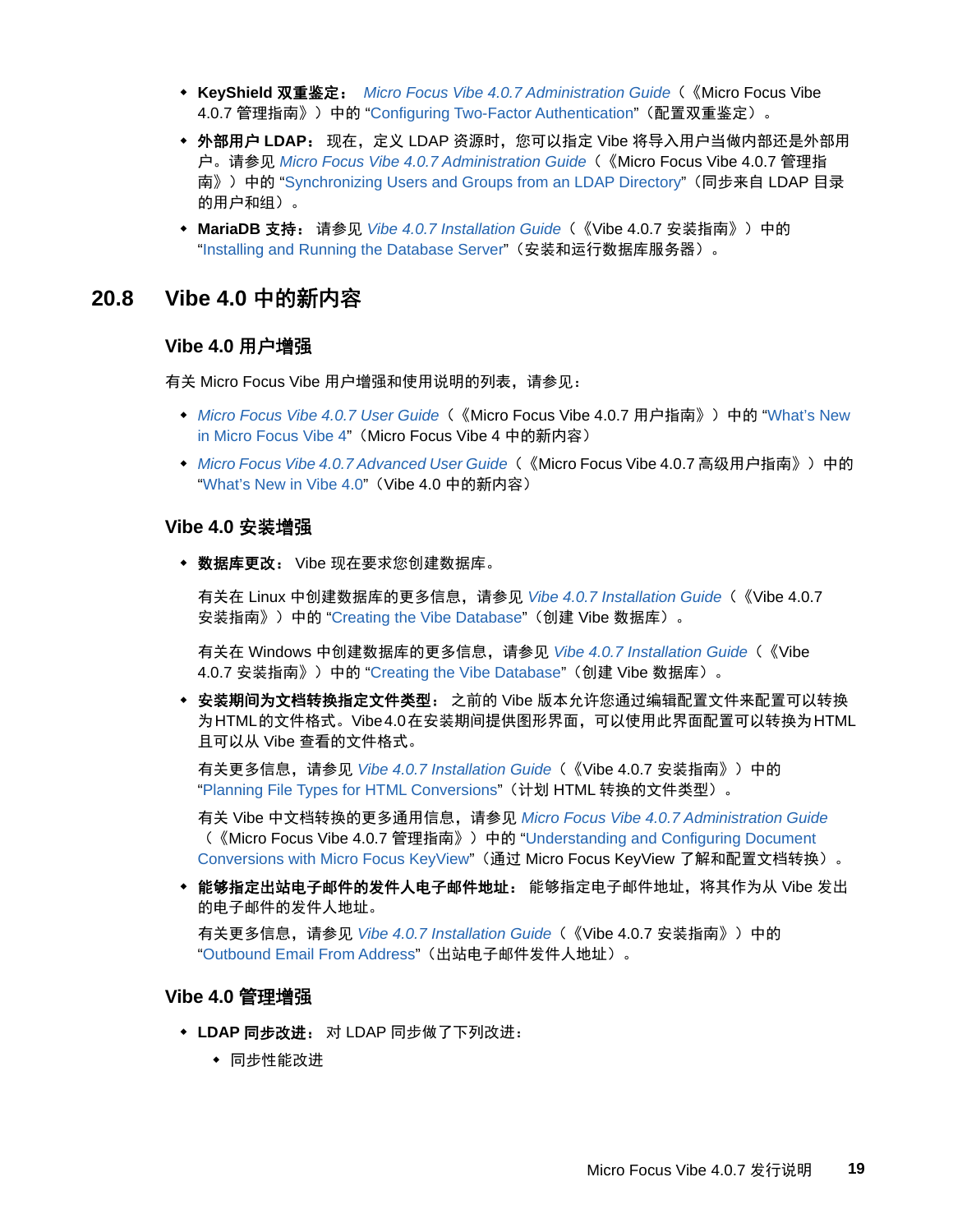Vibe 4.0 性能改进与 Vibe 3.4 对比:

- 同步 1 到 10,000 个用户时 3 倍改进
- ◆ 同步 10,000 到 30,000 个用户时 5 倍改进
- 同步 30,000 到 60,000 个用户时 10 倍改进
- 界面改进,有选项卡式视图
- 选择目录中用户和容器以进行 LDAP 配置的 LDAP 浏览器
- 支持不唯一组名称
- ◆ 运行 LDAP 同步前,能够预览 LDAP 同步(显示将添加、删除或禁用的用户和组)
- 过滤"同步结果"页的用户和组

有关更多信息,请参见 *Micro Focus Vibe 4.0.7 Administration Guide*(《Micro Focus Vibe 4.0.7 管理指南》)中的 "Synchronizing Users and Groups from an LDAP Directory"(同步来 自 LDAP 目录的用户和组)。

- 共享: 共享有下列管理性改进:
	- 能够确定共享时是否能使用 **LDAP** 组: 新选项允许您控制用户共享项目时,**Share with**(与 ...共享)字段是否显示从 LDAP 目录导入的组。
	- 共享的白名单和黑名单: 您可以创建与特定电子邮件地址和域共享的白名单或黑名单。
	- \* 新的文件链接共享选项: 授予用户通过分发文件链接来共享文件的权限。能够访问链接的所 有人都能访问文件。

有关共享的更多信息,请参见 *Micro Focus Vibe 4.0.7 Administration Guide*(《Micro Focus Vibe 4.0.7 管理指南》)中的 "Setting Up Sharing"(设置共享)。

能够重设置管理员用户 **ID**: 您可以重设置 Vibe 管理员的用户 ID。

有关更多信息,请参见 *Micro Focus Vibe 4.0.7 Administration Guide*(《Micro Focus Vibe 4.0.7 管理指南》)中的 "Changing the Vibe Administrator User ID or Password"(更改 Vibe 管理员用户 ID 或口令)。

 改进重设置口令的方法: 本地和外部用户重设置其口令变得前所未有地轻松。此方法也适用于 Vibe 管理员。

有关如何重设置 Vibe 管理员口令的信息,请参见 *Micro Focus Vibe 4.0.7 Administration Guide* (《Micro Focus Vibe 4.0.7 管理指南》)中的 "Changing the Vibe Administrator User ID or Password"(更改 Vibe 管理员用户 ID 或口令)。

- 新用户界面,可用于授予管理员特权: 现在可以轻松向用户和组授予管理权限。 有关更多信息,请参见*Micro Focus Vibe 4.0.7 Administration Guide*(《Micro Focus Vibe 4.0.7 管理指南》)中的 Creating Additional Vibe Administrators (创建其他 Vibe 管理员)。
- 团队管理: 您现在可以更加轻松地查看和管理整个 Vibe 站点中的团队工作空间。

有关更多信息,请参见 *Micro Focus Vibe 4.0.7 Administration Guide*(《Micro Focus Vibe 4.0.7 管理指南》)中的 "Managing Team Workspaces"(管理团队工作空间)。

- 增强用户和组管理界面: 有关信息,请参见 *Micro Focus Vibe 4.0.7 Administration Guide* (《Micro Focus Vibe 4.0.7 管理指南》)中的 "Managing Users"(管理用户)和 "Managing Groups"(管理组)。
- ◆ 改进对外部用户的处理: 在 Vibe 3.4 中, 将用户标记为外部用户是手动过程。现在, 与组织外 人员共享工作空间、文件夹或条目时,将自动创建外部用户帐户。 升级到 Vibe 4 之后会维护 Vibe 3.4 的外部用户帐户。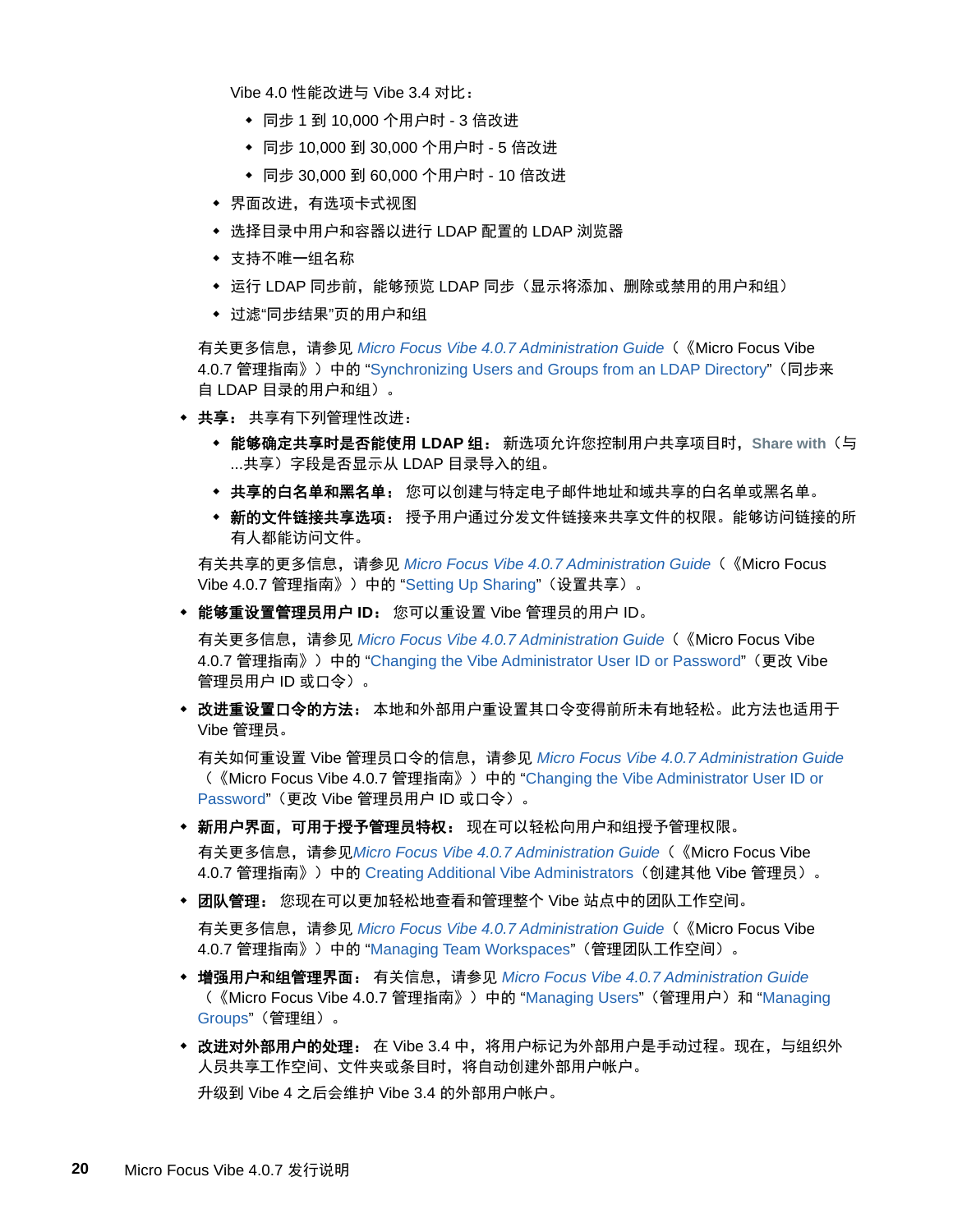有关更多信息,请参见 *Micro Focus Vibe 4.0.7 Administration Guide*(《Micro Focus Vibe 4.0.7 管理指南》)中的 "Setting Up Sharing"(设置共享)。

 能够禁用对 **Web** 客户端的访问: 您可以禁用用户通过 Web 浏览器访问 Vibe。然后,用户则只能 通过 Vibe Desktop 或 Vibe 移动 APP 访问 Vibe。

有关更多信息,请参见 *Micro Focus Vibe 4.0.7 Administration Guide*(《Micro Focus Vibe 4.0.7 管理指南》)中的 "Disabling User Access to the Vibe Site on the Web"(禁用用户通过 Web 访问 Vibe 站点)。

- 支持多个组有相同名称: Vibe 现在的"键入以查找"下拉列表中包含组名称或组标题,以及 组的次要信息(组描述或完全限定的 DN)。此类次要信息有助于区分名称相同的多个组。
- 能够指定 **REST** 请求最大数量: 您可以指定 Vibe Desktop 和移动应用程序所作出的并发上载和 下载请求最大数量。

有关更多信息,请参见 *Vibe 4.0.7 Installation Guide*(《Vibe 4.0.7 安装指南》)中的 "Configuring Requests and Connections Configuration"(配置请求和连接配置)。

\* 集中管理废物桶: 现在可以在某一位置处看到发送至废物桶的所有项目,可以恢复或永久删除这 些项目。

有关更多信息,请参见 *Micro Focus Vibe 4.0.7 Administration Guide*(《Micro Focus Vibe 4.0.7 管理指南》)中的 "Permanently Deleting Files from the Trash" (从废物桶永久删除文 件)。

 寄出邮件讯息的数据定额: 您可以设置寄出邮件讯息的数据定额。一封寄出电子邮件所有附件的 总大小不能超过您设置的定额。

有关更多信息,请参见 *Micro Focus Vibe 4.0.7 Administration Guide*(《Micro Focus Vibe 4.0.7 管理指南》)中的 "Enabling/Disabling Outbound Emailing of Folder Digests"(启用 /禁用发送出站文件夹摘要邮件)。

 从 **Web** 客户端下载 **Vibe Desktop** 和 **Vibe Add-In**: 您可以让 Vibe Desktop 和 Vibe Add-In 对 Vibe Web 客户端用户可用。

有关更多信息,请参见 *Micro Focus Vibe 4.0.7 Administration Guide*(《Micro Focus Vibe 4.0.7 管理指南》)中的 "Configuring the Vibe Desktop Application for All Users" (为所有 用户配置 Vibe Desktop 应用程序)。

- ◆ 导出和导入文件夹包含全局过滤器: 从 Vibe 导出或向 Vibe 导入文件夹时, 导出和导入中包含所 有全局过滤器。(不包含个人过滤器。)
- 可以在非全局级别创建工作空间模板: 您可以创建工作空间模板并让它们仅对特定工作空间可 用,而不是让它们对全局可用。
- 自动删除审计追踪和更改日志条目或将它们存档: 您可以将 Vibe 配置为在给定的几个月后,自 动删除审计追踪和更改日志条目或将它们存档。如果这些日志占用大量磁盘空间,这将很有帮 助。

有关更多信息,请参见 *Micro Focus Vibe 4.0.7 Administration Guide*(《Micro Focus Vibe 4.0.7 管理指南》)中的 "Managing Database Logs and File Archives"(管理数据库日志和文 件存档)。

 通过 **KeyShield** 支持单点登录 **(SSO)**: 可以通过 KeyShield 为 Vibe 站点提供单点登录 (SSO) (不包括 KeyShield 许可证)。

有关信息,请参见 *Micro Focus Vibe 4.0.7 Administration Guide*(《Micro Focus Vibe 4.0.7 管 理指南》)中的 "Configuring Single Sign-On with KeyShield"(通过 KeyShield 配置单点登 录 (SSO))。